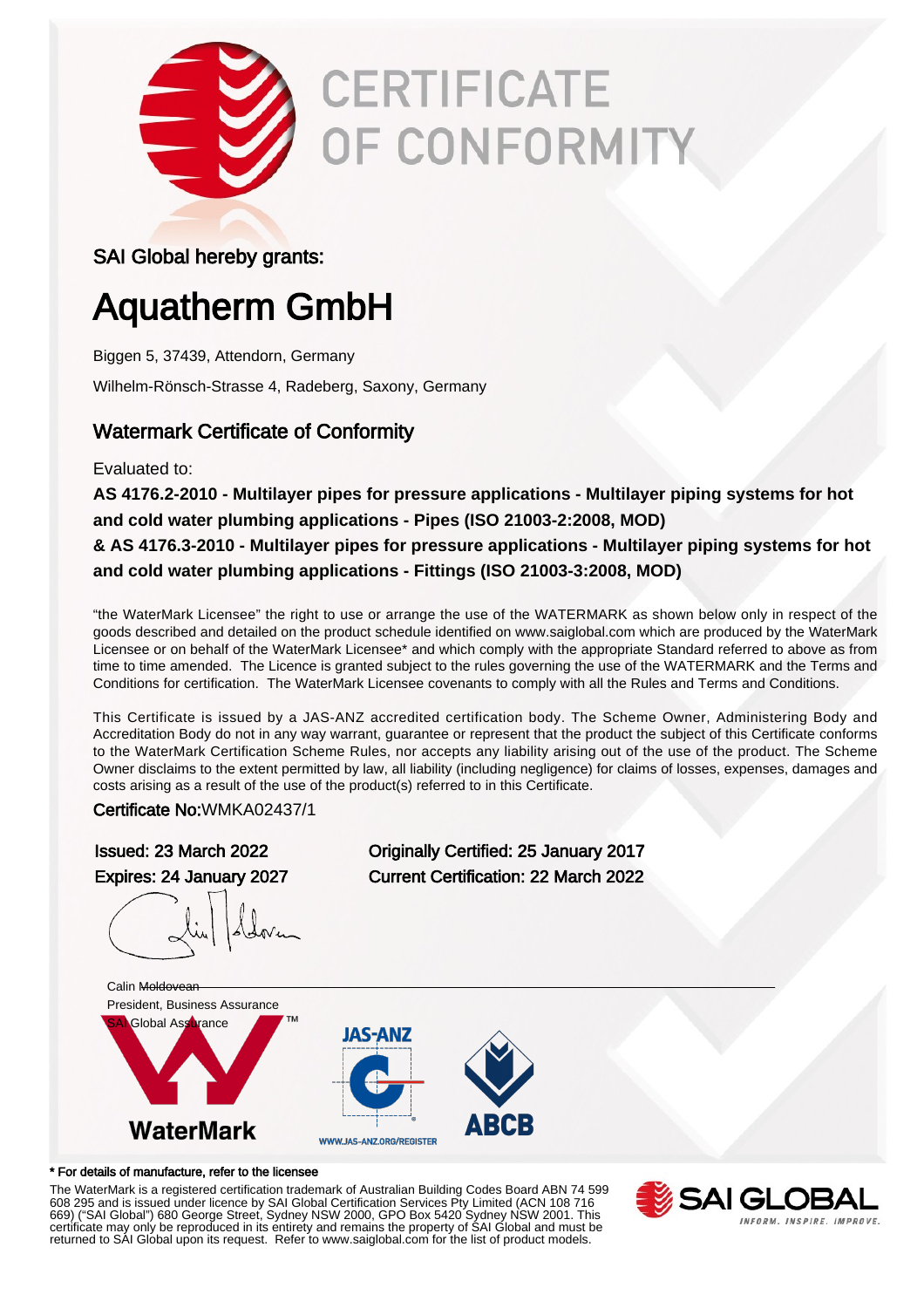### SAI Global hereby grants:

# Aquatherm GmbH

Wilhelm-Rönsch-Strasse 4, Radeberg, Saxony, Germany Biggen 5, 37439, Attendorn, Germany

### Watermark Certificate of Conformity

Evaluated to:

AS 4176.2-2010 - Multilayer pipes for pressure applications - Multilayer piping systems for hot and cold water plumbing applications - Pipes (ISO 21003-2:2008, MOD)

Model identification of the goods on which the WATERMARK may be used:

| <b>Model Identification</b> | <b>Model Name</b> | <b>Brand Name</b>       | <b>Product Description</b>          | Date Endorsed |
|-----------------------------|-------------------|-------------------------|-------------------------------------|---------------|
| 1012020506                  | N/A               | aquatherm green<br>pipe | fibre reinforced PP<br>pipe SDR 7.4 | 11 Mar 2022   |
| 1012025508                  | N/A               | aquatherm green<br>pipe | fibre reinforced PP<br>pipe SDR 7.4 | 11 Mar 2022   |
| 1012032510                  | N/A               | aquatherm green<br>pipe | fibre reinforced PP<br>pipe SDR 7.4 | 11 Mar 2022   |
| 1012040512                  | N/A               | aquatherm green<br>pipe | fibre reinforced PP<br>pipe SDR 7.4 | 11 Mar 2022   |
| 1012050514                  | N/A               | aquatherm green<br>pipe | fibre reinforced PP<br>pipe SDR 7.4 | 11 Mar 2022   |
| 1012063516                  | N/A               | aquatherm green<br>pipe | fibre reinforced PP<br>pipe SDR 7.4 | 11 Mar 2022   |
| 1012075518                  | N/A               | aquatherm green<br>pipe | fibre reinforced PP<br>pipe SDR 7.4 | 11 Mar 2022   |
| 1012090520                  | N/A               | aquatherm green<br>pipe | fibre reinforced PP<br>pipe SDR 7.4 | 11 Mar 2022   |
| 1012110522                  | N/A               | aquatherm green<br>pipe | fibre reinforced PP<br>pipe SDR 7.4 | 11 Mar 2022   |
| 1012125524                  | N/A               | aquatherm green<br>pipe | fibre reinforced PP<br>pipe SDR 7.4 | 11 Mar 2022   |
| 1012160526                  | N/A               | aquatherm green<br>pipe | fibre reinforced PP<br>pipe SDR 7.4 | 11 Mar 2022   |
| 1013032010                  | N/A               | aquatherm green<br>pipe | fibre reinforced PP<br>pipe SDR 9   | 11 Mar 2022   |
| 1013040012                  | N/A               | aquatherm green<br>pipe | fibre reinforced PP<br>pipe SDR 9   | 11 Mar 2022   |
| 1013050014                  | N/A               | aquatherm green<br>pipe | fibre reinforced PP<br>pipe SDR 9   | 11 Mar 2022   |

Certificate No: WMKA02437/1 Issued Date: 23 March 2022

This schedule supersedes all previously issued schedules

#### \* For details of manufacture, refer to the licensee

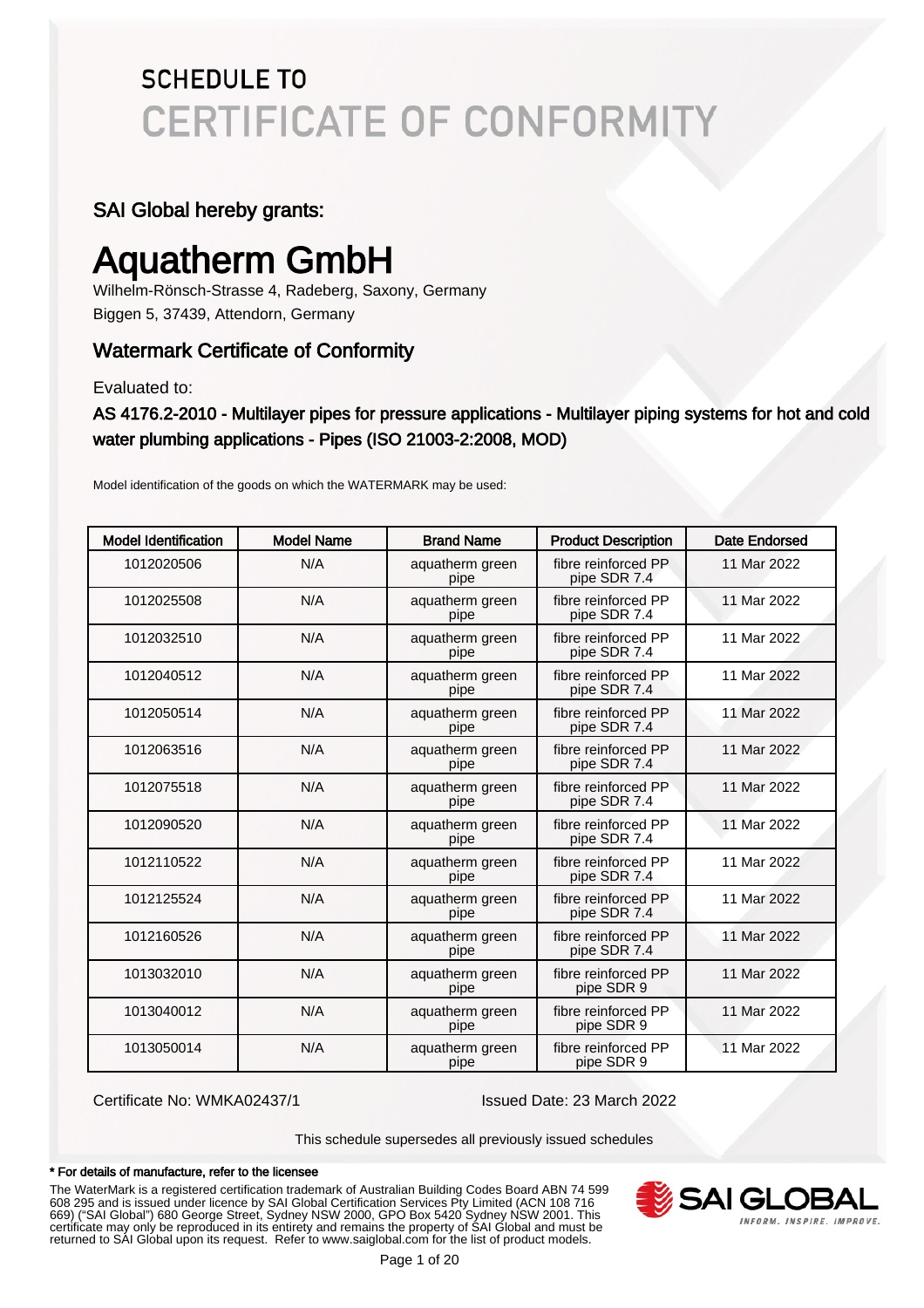| <b>Model Identification</b> | <b>Model Name</b> | <b>Brand Name</b>       | <b>Product Description</b>        | Date Endorsed |
|-----------------------------|-------------------|-------------------------|-----------------------------------|---------------|
| 1013063016                  | N/A               | aquatherm green<br>pipe | fibre reinforced PP<br>pipe SDR 9 | 11 Mar 2022   |
| 1013075018                  | N/A               | aquatherm green<br>pipe | fibre reinforced PP<br>pipe SDR 9 | 11 Mar 2022   |
| 1013090020                  | N/A               | aquatherm green<br>pipe | fibre reinforced PP<br>pipe SDR 9 | 11 Mar 2022   |
| 1013110022                  | N/A               | aquatherm green<br>pipe | fibre reinforced PP<br>pipe SDR 9 | 11 Mar 2022   |
| 1013125024                  | N/A               | aquatherm green<br>pipe | fibre reinforced PP<br>pipe SDR 9 | 11 Mar 2022   |
| 1013160026                  | N/A               | aquatherm green<br>pipe | fibre reinforced PP<br>pipe SDR 9 | 11 Mar 2022   |

### & AS 4176.3-2010 - Multilayer pipes for pressure applications - Multilayer piping systems for hot and cold water plumbing applications - Fittings (ISO 21003-3:2008, MOD)

Model identification of the goods on which the WATERMARK may be used:

| <b>Model Identification</b> | <b>Model Name</b> | <b>Brand Name</b>               | <b>Product Description</b> | Date Endorsed |
|-----------------------------|-------------------|---------------------------------|----------------------------|---------------|
| 1020016001                  | Cap               | aquatherm green<br>pipe fitting | polypropylene fitting      | 11 Mar 2022   |
| 1020020002                  | Cap               | aquatherm green<br>pipe fitting | polypropylene fitting      | 11 Mar 2022   |
| 1020025003                  | Cap               | aquatherm green<br>pipe fitting | polypropylene fitting      | 11 Mar 2022   |
| 1020032004                  | Cap               | aquatherm green<br>pipe fitting | polypropylene fitting      | 11 Mar 2022   |
| 1020040005                  | Cap               | aquatherm green<br>pipe fitting | polypropylene fitting      | 11 Mar 2022   |
| 1020050006                  | Cap               | aquatherm green<br>pipe fitting | polypropylene fitting      | 11 Mar 2022   |
| 1020063007                  | Cap               | aquatherm green<br>pipe fitting | polypropylene fitting      | 11 Mar 2022   |
| 1020075008                  | Cap               | aquatherm green<br>pipe fitting | polypropylene fitting      | 11 Mar 2022   |
| 1020090009                  | Cap               | aquatherm green<br>pipe fitting | polypropylene fitting      | 11 Mar 2022   |
| 1020110010                  | Cap               | aquatherm green<br>pipe fitting | polypropylene fitting      | 11 Mar 2022   |
| 1020125011                  | Cap               | aquatherm green<br>pipe fitting | polypropylene fitting      | 11 Mar 2022   |
| 1022160012                  | Cap               | aquatherm green<br>pipe fitting | polypropylene fitting      | 11 Mar 2022   |
| 1024160013                  | Cap               | aquatherm green<br>pipe fitting | polypropylene fitting      | 11 Mar 2022   |

Certificate No: WMKA02437/1 Issued Date: 23 March 2022

This schedule supersedes all previously issued schedules

#### \* For details of manufacture, refer to the licensee

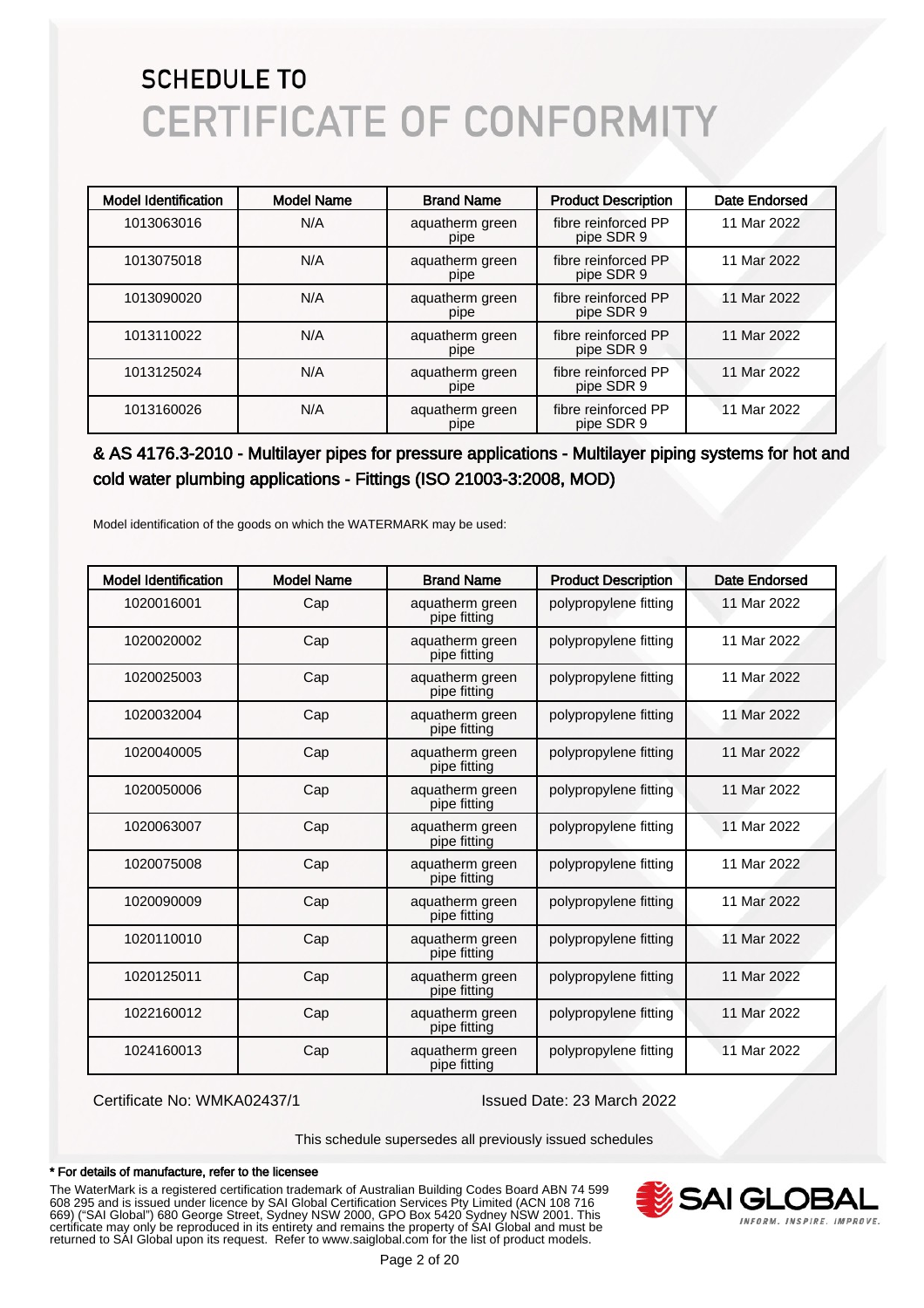| <b>Model Identification</b> | <b>Model Name</b>                    | <b>Brand Name</b>               | <b>Product Description</b>     | <b>Date Endorsed</b> |
|-----------------------------|--------------------------------------|---------------------------------|--------------------------------|----------------------|
| 1030040001                  | Weld in saddle                       | aquatherm green<br>pipe fitting | polypropylene fitting          | 11 Mar 2022          |
| 1030040002                  | Weld in saddle                       | aquatherm green<br>pipe fitting | polypropylene fitting          | 11 Mar 2022          |
| 1030040100                  | Weld-in saddle with<br>female thread | aquatherm green<br>pipe fitting | polypropylene fitting          | 11 Mar 2022          |
| 1030040101                  | Weld-in saddle with<br>female thread | aquatherm green<br>pipe fitting | polypropylene/brass<br>fitting | 11 Mar 2022          |
| 1030040102                  | Weld-in saddle with<br>male thread   | aquatherm green<br>pipe fitting | polypropylene/brass<br>fitting | 11 Mar 2022          |
| 1030040103                  | Weld-in saddle with<br>male thread   | aquatherm green<br>pipe fitting | polypropylene/brass<br>fitting | 11 Mar 2022          |
| 1030050003                  | Weld in saddle                       | aquatherm green<br>pipe fitting | polypropylene fitting          | 11 Mar 2022          |
| 1030050004                  | Weld in saddle                       | aquatherm green<br>pipe fitting | polypropylene fitting          | 11 Mar 2022          |
| 1030050106                  | Weld-in saddle with<br>female thread | aquatherm green<br>pipe fitting | polypropylene fitting          | 11 Mar 2022          |
| 1030050107                  | Weld-in saddle with<br>female thread | aquatherm green<br>pipe fitting | polypropylene/brass<br>fitting | 11 Mar 2022          |
| 1030050108                  | Weld-in saddle with<br>male thread   | aquatherm green<br>pipe fitting | polypropylene/brass<br>fitting | 11 Mar 2022          |
| 1030050109                  | Weld-in saddle with<br>male thread   | aquatherm green<br>pipe fitting | polypropylene/brass<br>fitting | 11 Mar 2022          |
| 1030063005                  | Weld in saddle                       | aquatherm green<br>pipe fitting | polypropylene fitting          | 11 Mar 2022          |
| 1030063006                  | Weld in saddle                       | aquatherm green<br>pipe fitting | polypropylene fitting          | 11 Mar 2022          |
| 1030063007                  | Weld in saddle                       | aquatherm green<br>pipe fitting | polypropylene fitting          | 11 Mar 2022          |
| 1030063112                  | Weld-in saddle with<br>female thread | aquatherm green<br>pipe fitting | polypropylene fitting          | 11 Mar 2022          |
| 1030063113                  | Weld-in saddle with<br>female thread | aquatherm green<br>pipe fitting | polypropylene/brass<br>fitting | 11 Mar 2022          |
| 1030063114                  | Weld-in saddle with<br>male thread   | aquatherm green<br>pipe fitting | polypropylene/brass<br>fitting | 11 Mar 2022          |
| 1030063115                  | Weld-in saddle with<br>male thread   | aquatherm green<br>pipe fitting | polypropylene/brass<br>fitting | 11 Mar 2022          |
| 1030075008                  | Weld in saddle                       | aquatherm green<br>pipe fitting | polypropylene fitting          | 11 Mar 2022          |
| 1030075009                  | Weld in saddle                       | aquatherm green<br>pipe fitting | polypropylene fitting          | 11 Mar 2022          |
| 1030075010                  | Weld in saddle                       | aquatherm green<br>pipe fitting | polypropylene fitting          | 11 Mar 2022          |
| 1030075011                  | Weld in saddle                       | aquatherm green<br>pipe fitting | polypropylene fitting          | 11 Mar 2022          |

Certificate No: WMKA02437/1 Issued Date: 23 March 2022

This schedule supersedes all previously issued schedules

#### \* For details of manufacture, refer to the licensee

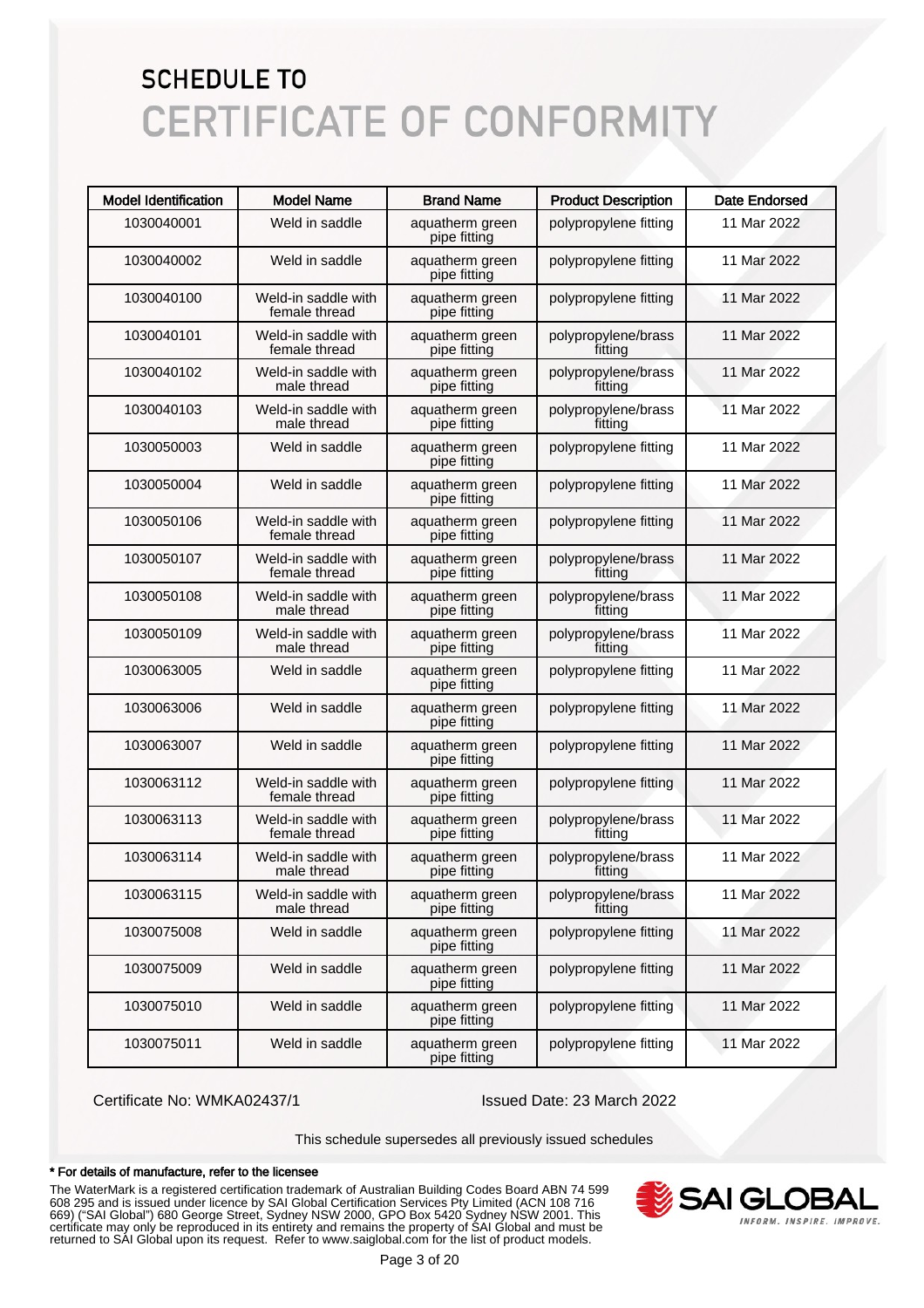| <b>Model Identification</b> | <b>Model Name</b>                    | <b>Brand Name</b>               | <b>Product Description</b>     | <b>Date Endorsed</b> |
|-----------------------------|--------------------------------------|---------------------------------|--------------------------------|----------------------|
| 1030075118                  | Weld-in saddle with<br>female thread | aquatherm green<br>pipe fitting | polypropylene/brass<br>fitting | 11 Mar 2022          |
| 1030075119                  | Weld-in saddle with<br>female thread | aquatherm green<br>pipe fitting | polypropylene/brass<br>fitting | 11 Mar 2022          |
| 1030075120                  | Weld-in saddle with<br>female thread | aquatherm green<br>pipe fitting | polypropylene/brass<br>fitting | 11 Mar 2022          |
| 1030075121                  | Weld-in saddle with<br>male thread   | aquatherm green<br>pipe fitting | polypropylene/brass<br>fitting | 11 Mar 2022          |
| 1030075122                  | Weld-in saddle with<br>male thread   | aquatherm green<br>pipe fitting | polypropylene/brass<br>fitting | 11 Mar 2022          |
| 1030090012                  | Weld in saddle                       | aquatherm green<br>pipe fitting | polypropylene fitting          | 11 Mar 2022          |
| 1030090013                  | Weld in saddle                       | aquatherm green<br>pipe fitting | polypropylene fitting          | 11 Mar 2022          |
| 1030090014                  | Weld in saddle                       | aquatherm green<br>pipe fitting | polypropylene fitting          | 11 Mar 2022          |
| 1030090015                  | Weld in saddle                       | aquatherm green<br>pipe fitting | polypropylene fitting          | 11 Mar 2022          |
| 1030090126                  | Weld-in saddle with<br>female thread | aquatherm green<br>pipe fitting | polypropylene/brass<br>fitting | 11 Mar 2022          |
| 1030090127                  | Weld-in saddle with<br>female thread | aquatherm green<br>pipe fitting | polypropylene/brass<br>fitting | 11 Mar 2022          |
| 1030090128                  | Weld-in saddle with<br>female thread | aquatherm green<br>pipe fitting | polypropylene/brass<br>fitting | 11 Mar 2022          |
| 1030090129                  | Weld-in saddle with<br>male thread   | aquatherm green<br>pipe fitting | polypropylene/brass<br>fitting | 11 Mar 2022          |
| 1030090130                  | Weld-in saddle with<br>male thread   | aquatherm green<br>pipe fitting | polypropylene/brass<br>fitting | 11 Mar 2022          |
| 1030110016                  | Weld in saddle                       | aquatherm green<br>pipe fitting | polypropylene fitting          | 11 Mar 2022          |
| 1030110017                  | Weld in saddle                       | aquatherm green<br>pipe fitting | polypropylene fitting          | 11 Mar 2022          |
| 1030110018                  | Weld in saddle                       | aquatherm green<br>pipe fitting | polypropylene fitting          | 11 Mar 2022          |
| 1030110019                  | Weld in saddle                       | aquatherm green<br>pipe fitting | polypropylene fitting          | 11 Mar 2022          |
| 1030110020                  | Weld in saddle                       | aquatherm green<br>pipe fitting | polypropylene fitting          | 11 Mar 2022          |
| 1030110134                  | Weld-in saddle with<br>female thread | aquatherm green<br>pipe fitting | polypropylene/brass<br>fitting | 11 Mar 2022          |
| 1030110135                  | Weld-in saddle with<br>female thread | aquatherm green<br>pipe fitting | polypropylene/brass<br>fitting | 11 Mar 2022          |
| 1030110136                  | Weld-in saddle with<br>female thread | aquatherm green<br>pipe fitting | polypropylene/brass<br>fitting | 11 Mar 2022          |
| 1030110137                  | Weld-in saddle with<br>male thread   | aquatherm green<br>pipe fitting | polypropylene/brass<br>fitting | 11 Mar 2022          |

Certificate No: WMKA02437/1 Issued Date: 23 March 2022

This schedule supersedes all previously issued schedules

#### \* For details of manufacture, refer to the licensee

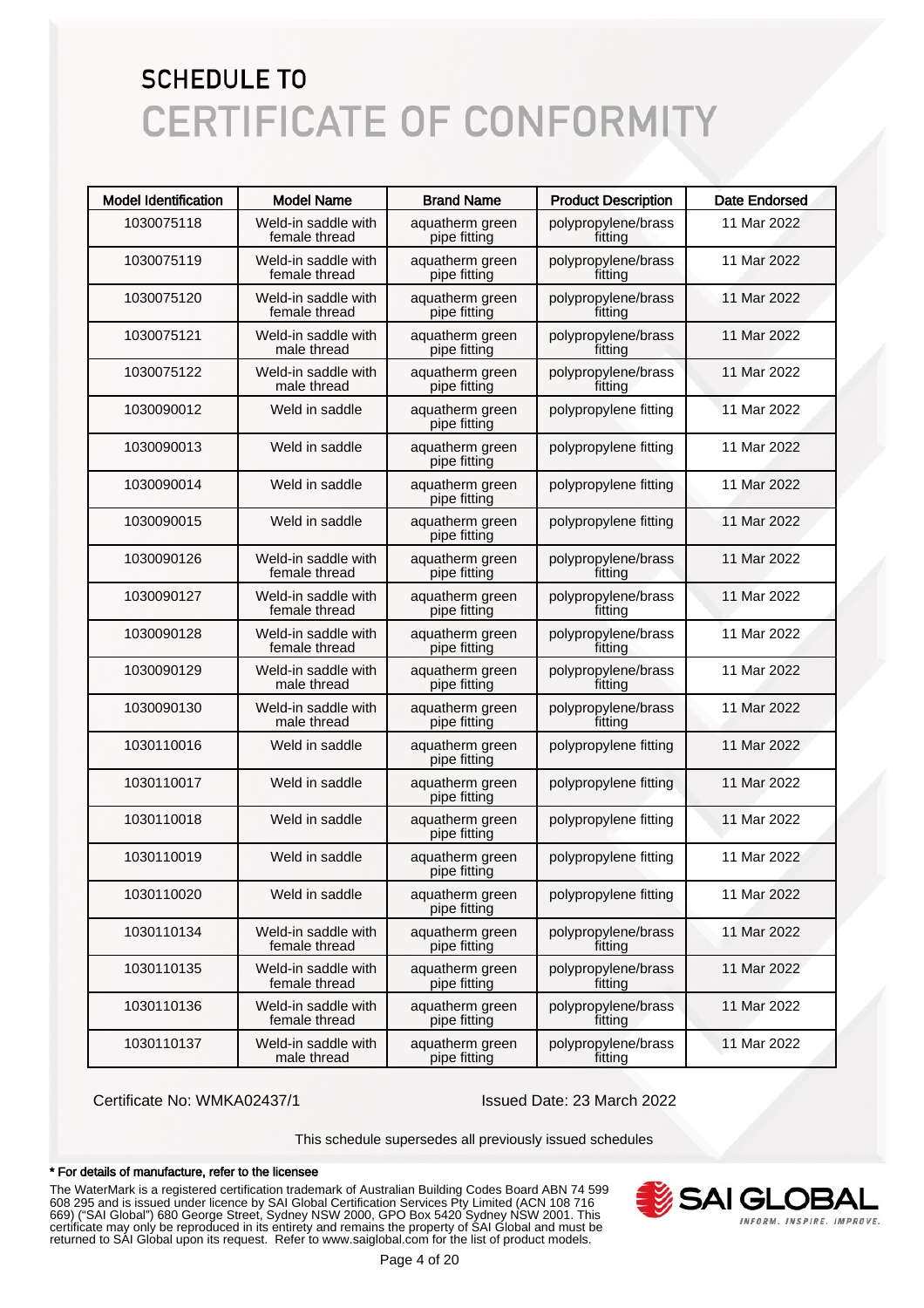| <b>Model Identification</b> | <b>Model Name</b>                    | <b>Brand Name</b>               | <b>Product Description</b>     | <b>Date Endorsed</b> |
|-----------------------------|--------------------------------------|---------------------------------|--------------------------------|----------------------|
| 1030110138                  | Weld-in saddle with<br>male thread   | aquatherm green<br>pipe fitting | polypropylene/brass<br>fitting | 11 Mar 2022          |
| 1030125021                  | Weld in saddle                       | aquatherm green<br>pipe fitting | polypropylene fitting          | 11 Mar 2022          |
| 1030125022                  | Weld in saddle                       | aquatherm green<br>pipe fitting | polypropylene fitting          | 11 Mar 2022          |
| 1030125023                  | Weld in saddle                       | aquatherm green<br>pipe fitting | polypropylene fitting          | 11 Mar 2022          |
| 1030125024                  | Weld in saddle                       | aquatherm green<br>pipe fitting | polypropylene fitting          | 11 Mar 2022          |
| 1030125025                  | Weld in saddle                       | aquatherm green<br>pipe fitting | polypropylene fitting          | 11 Mar 2022          |
| 1030125026                  | Weld in saddle                       | aquatherm green<br>pipe fitting | polypropylene fitting          | 11 Mar 2022          |
| 1030125142                  | Weld-in saddle with<br>female thread | aquatherm green<br>pipe fitting | polypropylene/brass<br>fitting | 11 Mar 2022          |
| 1030125143                  | Weld-in saddle with<br>female thread | aquatherm green<br>pipe fitting | polypropylene/brass<br>fitting | 11 Mar 2022          |
| 1030125144                  | Weld-in saddle with<br>female thread | aquatherm green<br>pipe fitting | polypropylene/brass<br>fitting | 11 Mar 2022          |
| 1030125145                  | Weld-in saddle with<br>male thread   | aquatherm green<br>pipe fitting | polypropylene/brass<br>fitting | 11 Mar 2022          |
| 1030125146                  | Weld-in saddle with<br>male thread   | aquatherm green<br>pipe fitting | polypropylene/brass<br>fitting | 11 Mar 2022          |
| 1030160027                  | Weld in saddle                       | aquatherm green<br>pipe fitting | polypropylene fitting          | 11 Mar 2022          |
| 1030160028                  | Weld in saddle                       | aquatherm green<br>pipe fitting | polypropylene fitting          | 11 Mar 2022          |
| 1030160029                  | Weld in saddle                       | aquatherm green<br>pipe fitting | polypropylene fitting          | 11 Mar 2022          |
| 1030160030                  | Weld in saddle                       | aquatherm green<br>pipe fitting | polypropylene fitting          | 11 Mar 2022          |
| 1030160031                  | Weld in saddle                       | aquatherm green<br>pipe fitting | polypropylene fitting          | 11 Mar 2022          |
| 1030160032                  | Weld in saddle                       | aquatherm green<br>pipe fitting | polypropylene fitting          | 11 Mar 2022          |
| 1030160033                  | Weld in saddle                       | aquatherm green<br>pipe fitting | polypropylene fitting          | 11 Mar 2022          |
| 1030160034                  | Weld in saddle                       | aquatherm green<br>pipe fitting | polypropylene fitting          | 11 Mar 2022          |
| 1030160150                  | Weld-in saddle with<br>female thread | aquatherm green<br>pipe fitting | polypropylene/brass<br>fitting | 11 Mar 2022          |
| 1030160151                  | Weld-in saddle with<br>female thread | aquatherm green<br>pipe fitting | polypropylene/brass<br>fitting | 11 Mar 2022          |
| 1030160152                  | Weld-in saddle with<br>female thread | aquatherm green<br>pipe fitting | polypropylene/brass<br>fitting | 11 Mar 2022          |

Certificate No: WMKA02437/1 Issued Date: 23 March 2022

This schedule supersedes all previously issued schedules

#### \* For details of manufacture, refer to the licensee

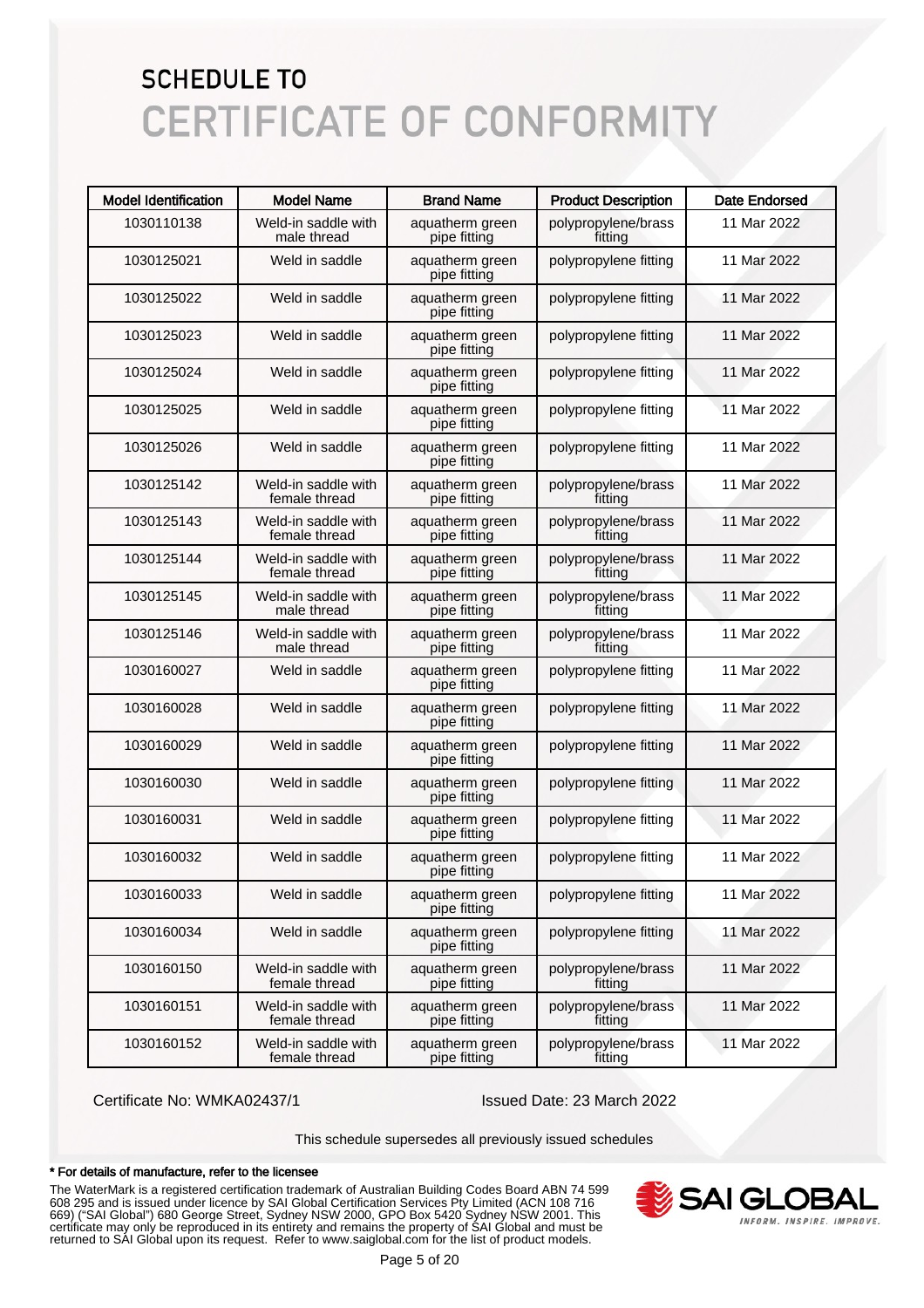| <b>Model Identification</b> | <b>Model Name</b>                  | <b>Brand Name</b>               | <b>Product Description</b>     | <b>Date Endorsed</b> |
|-----------------------------|------------------------------------|---------------------------------|--------------------------------|----------------------|
| 1030160153                  | Weld-in saddle with<br>male thread | aquatherm green<br>pipe fitting | polypropylene/brass<br>fitting | 11 Mar 2022          |
| 1030160154                  | Weld-in saddle with<br>male thread | aquatherm green<br>pipe fitting | polypropylene/brass<br>fitting | 11 Mar 2022          |
| 1040016150                  | Back plate elbow                   | aquatherm green<br>pipe fitting | polypropylene fitting          | 11 Mar 2022          |
| 1040020090                  | Cross                              | aquatherm green<br>pipe fitting | polypropylene fitting          | 11 Mar 2022          |
| 1040020094                  | Electrofusion socket               | aquatherm green<br>pipe fitting | polypropylene fitting          | 11 Mar 2022          |
| 1040020151                  | Back plate elbow                   | aquatherm green<br>pipe fitting | polypropylene/brass<br>fitting | 11 Mar 2022          |
| 1040020152                  | Back plate elbow                   | aquatherm green<br>pipe fitting | polypropylene fitting          | 11 Mar 2022          |
| 1040025091                  | Cross                              | aquatherm green<br>pipe fitting | polypropylene fitting          | 11 Mar 2022          |
| 1040025100                  | Electrofusion socket               | aquatherm green<br>pipe fitting | polypropylene fitting          | 11 Mar 2022          |
| 1040025153                  | Back plate elbow                   | aquatherm green<br>pipe fitting | polypropylene fitting          | 11 Mar 2022          |
| 1040025154                  | Back plate elbow                   | aquatherm green<br>pipe fitting | polypropylene/brass<br>fitting | 11 Mar 2022          |
| 1040032092                  | Cross                              | aquatherm green<br>pipe fitting | polypropylene fitting          | 11 Mar 2022          |
| 1040032101                  | Electrofusion socket               | aquatherm green<br>pipe fitting | polypropylene fitting          | 11 Mar 2022          |
| 1040032130                  | Flange                             | aquatherm green<br>pipe fitting | polypropylene fitting          | 11 Mar 2022          |
| 1040040093                  | Cross                              | aquatherm green<br>pipe fitting | polypropylene fitting          | 11 Mar 2022          |
| 1040040102                  | Electrofusion socket               | aquatherm green<br>pipe fitting | polypropylene fitting          | 11 Mar 2022          |
| 1040040131                  | Flange                             | aquatherm green<br>pipe fitting | polypropylene fitting          | 11 Mar 2022          |
| 1040050103                  | Electrofusion socket               | aquatherm green<br>pipe fitting | polypropylene fitting          | 11 Mar 2022          |
| 1040050132                  | Flange                             | aquatherm green<br>pipe fitting | polypropylene fitting          | 11 Mar 2022          |
| 1040063033                  | reducing socket                    | aquatherm green<br>pipe fitting | polypropylene fitting          | 11 Mar 2022          |
| 1040063034                  | reducing socket                    | aquatherm green<br>pipe fitting | polypropylene fitting          | 11 Mar 2022          |
| 1040063035                  | reducing socket                    | aquatherm green<br>pipe fitting | polypropylene fitting          | 11 Mar 2022          |
| 1040063036                  | reducing socket                    | aquatherm green<br>pipe fitting | polypropylene fitting          | 11 Mar 2022          |

Certificate No: WMKA02437/1 Issued Date: 23 March 2022

This schedule supersedes all previously issued schedules

#### \* For details of manufacture, refer to the licensee

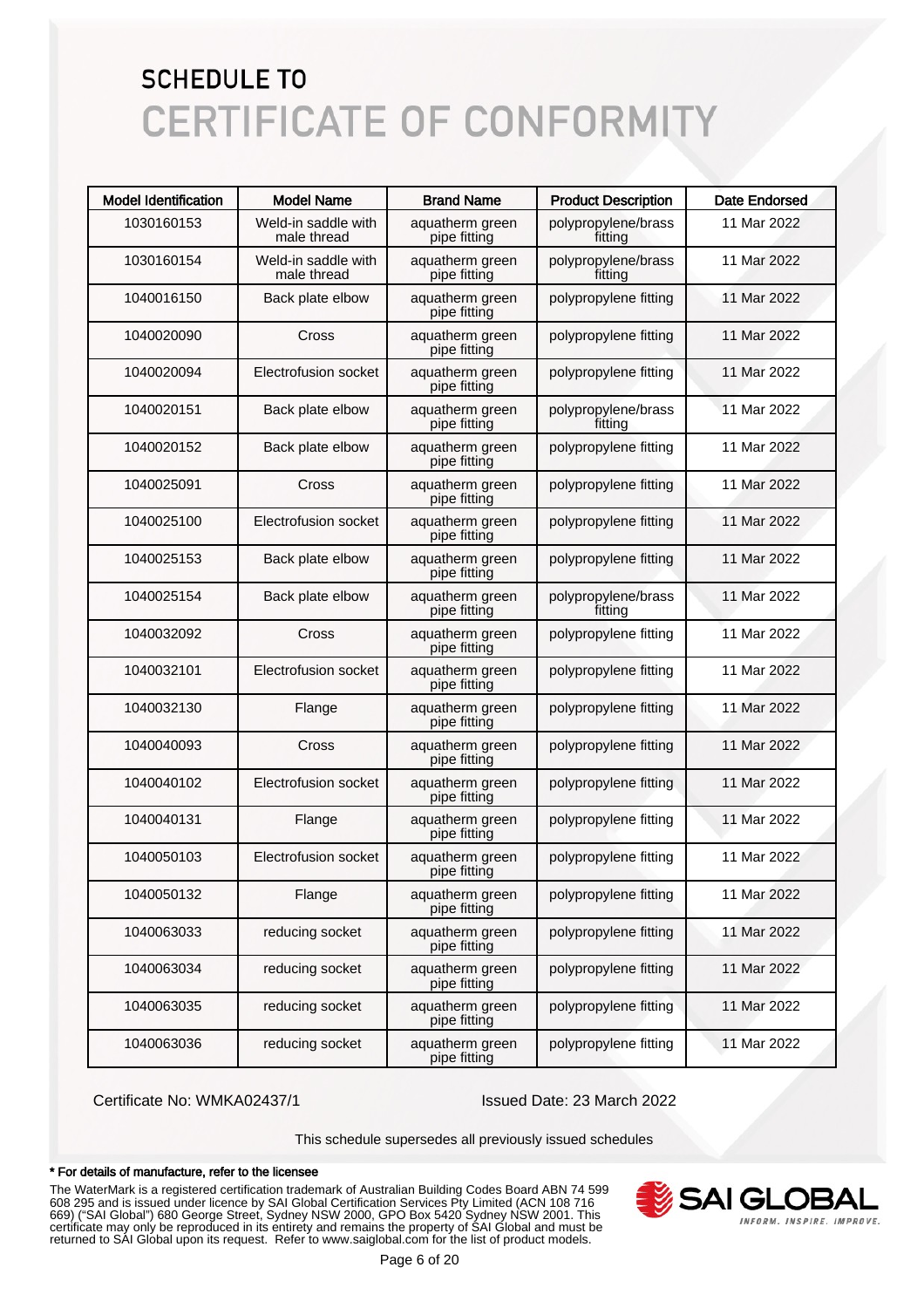| <b>Model Identification</b> | <b>Model Name</b>    | <b>Brand Name</b>               | <b>Product Description</b> | <b>Date Endorsed</b> |
|-----------------------------|----------------------|---------------------------------|----------------------------|----------------------|
| 1040063104                  | Electrofusion socket | aquatherm green<br>pipe fitting | polypropylene fitting      | 11 Mar 2022          |
| 1040063133                  | Flange               | aquatherm green<br>pipe fitting | polypropylene fitting      | 11 Mar 2022          |
| 1040075037                  | reducing socket      | aquatherm green<br>pipe fitting | polypropylene fitting      | 11 Mar 2022          |
| 1040075038                  | reducing socket      | aquatherm green<br>pipe fitting | polypropylene fitting      | 11 Mar 2022          |
| 1040075039                  | reducing socket      | aquatherm green<br>pipe fitting | polypropylene fitting      | 11 Mar 2022          |
| 1040075040                  | reducing socket      | aquatherm green<br>pipe fitting | polypropylene fitting      | 11 Mar 2022          |
| 1040075041                  | reducing socket      | aquatherm green<br>pipe fitting | polypropylene fitting      | 11 Mar 2022          |
| 1040075042                  | reducing socket      | aquatherm green<br>pipe fitting | polypropylene fitting      | 11 Mar 2022          |
| 1040075105                  | Electrofusion socket | aquatherm green<br>pipe fitting | polypropylene fitting      | 11 Mar 2022          |
| 1040075134                  | Flange               | aquatherm green<br>pipe fitting | polypropylene fitting      | 11 Mar 2022          |
| 1040090043                  | reducing socket      | aquatherm green<br>pipe fitting | polypropylene fitting      | 11 Mar 2022          |
| 1040090044                  | reducing socket      | aquatherm green<br>pipe fitting | polypropylene fitting      | 11 Mar 2022          |
| 1040090045                  | reducing socket      | aquatherm green<br>pipe fitting | polypropylene fitting      | 11 Mar 2022          |
| 1040090106                  | Electrofusion socket | aquatherm green<br>pipe fitting | polypropylene fitting      | 11 Mar 2022          |
| 1040090135                  | Flange               | aquatherm green<br>pipe fitting | polypropylene fitting      | 11 Mar 2022          |
| 1040110046                  | reducing socket      | aquatherm green<br>pipe fitting | polypropylene fitting      | 11 Mar 2022          |
| 1040110047                  | reducing socket      | aquatherm green<br>pipe fitting | polypropylene fitting      | 11 Mar 2022          |
| 1040110048                  | reducing socket      | aquatherm green<br>pipe fitting | polypropylene fitting      | 11 Mar 2022          |
| 1040110107                  | Electrofusion socket | aquatherm green<br>pipe fitting | polypropylene fitting      | 11 Mar 2022          |
| 1040110136                  | Flange               | aquatherm green<br>pipe fitting | polypropylene fitting      | 11 Mar 2022          |
| 1040125049                  | reducing socket      | aquatherm green<br>pipe fitting | polypropylene fitting      | 11 Mar 2022          |
| 1040125050                  | reducing socket      | aquatherm green<br>pipe fitting | polypropylene fitting      | 11 Mar 2022          |
| 1040125051                  | reducing socket      | aquatherm green<br>pipe fitting | polypropylene fitting      | 11 Mar 2022          |

Certificate No: WMKA02437/1 Issued Date: 23 March 2022

This schedule supersedes all previously issued schedules

#### \* For details of manufacture, refer to the licensee

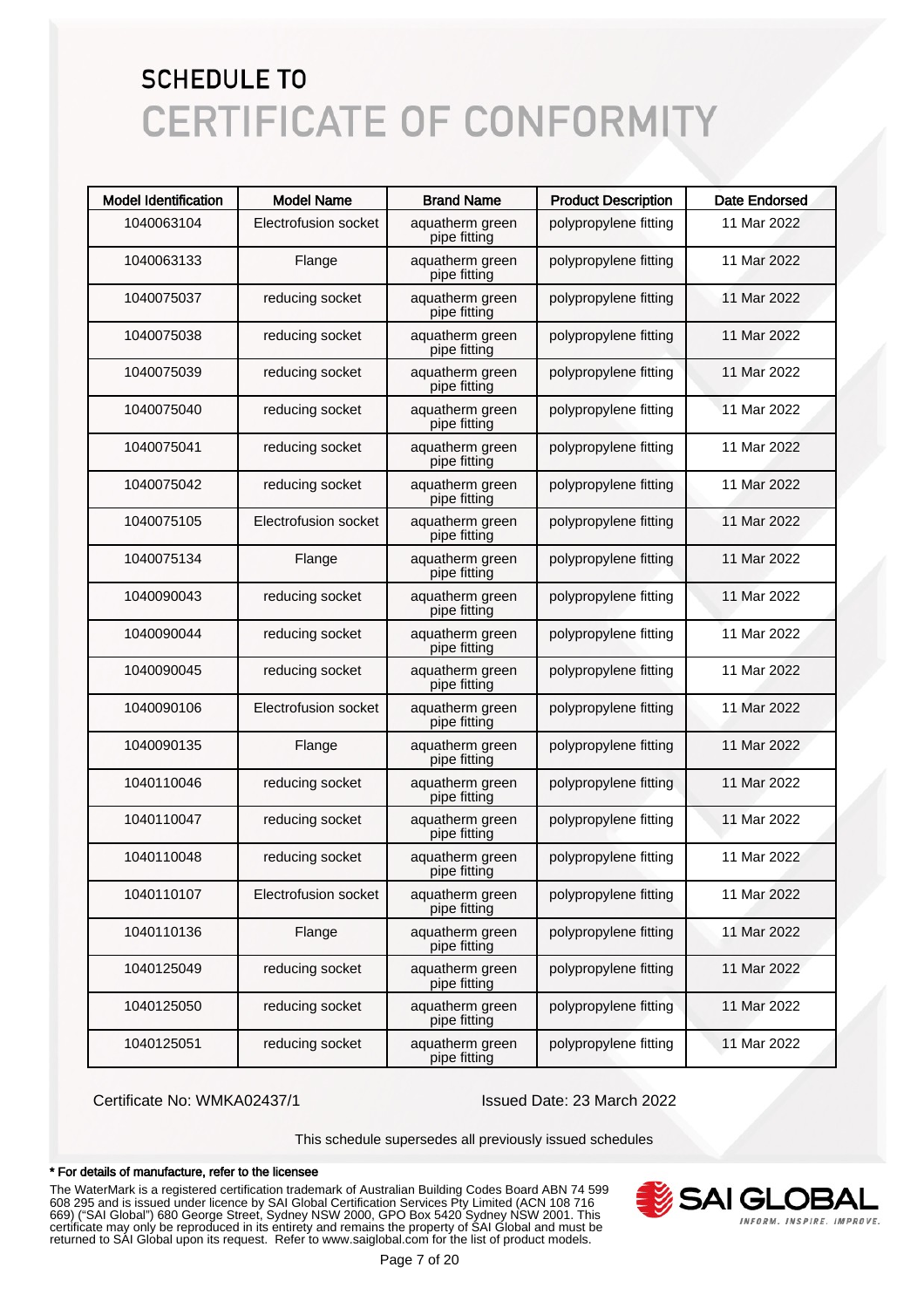| <b>Model Identification</b> | <b>Model Name</b>                                | <b>Brand Name</b>               | <b>Product Description</b>     | <b>Date Endorsed</b> |
|-----------------------------|--------------------------------------------------|---------------------------------|--------------------------------|----------------------|
| 1040125108                  | Electrofusion socket                             | aquatherm green<br>pipe fitting | polypropylene fitting          | 11 Mar 2022          |
| 1040125137                  | Flange                                           | aquatherm green<br>pipe fitting | polypropylene fitting          | 11 Mar 2022          |
| 1040160109                  | Electrofusion socket                             | aquatherm green<br>pipe fitting | polypropylene fitting          | 11 Mar 2022          |
| 1040160138                  | Flange                                           | aquatherm green<br>pipe fitting | polypropylene fitting          | 11 Mar 2022          |
| 1050000130                  | <b>Brass Counterpart for</b><br>nut adapter      | aquatherm green<br>pipe fitting | polypropylene fitting          | 11 Mar 2022          |
| 1050000131                  | <b>Brass Counterpart for</b><br>nut adapter      | aquatherm green<br>pipe fitting | polypropylene fitting          | 11 Mar 2022          |
| 1050000132                  | <b>Brass Counterpart for</b><br>nut adapter      | aquatherm green<br>pipe fitting | polypropylene fitting          | 11 Mar 2022          |
| 1050000133                  | <b>Brass Counterpart for</b><br>nut adapter      | aquatherm green<br>pipe fitting | polypropylene fitting          | 11 Mar 2022          |
| 1050000134                  | <b>Brass Counterpart for</b><br>nut adapter      | aquatherm green<br>pipe fitting | polypropylene fitting          | 11 Mar 2022          |
| 1050000135                  | <b>Brass Counterpart for</b><br>nut adapter      | aquatherm green<br>pipe fitting | polypropylene fitting          | 11 Mar 2022          |
| 1050000138                  | <b>Brass Counterpart for</b><br>nut adapter      | aquatherm green<br>pipe fitting | polypropylene fitting          | 11 Mar 2022          |
| 1050000139                  | <b>Brass Counterpart for</b><br>nut adapter      | aquatherm green<br>pipe fitting | polypropylene fitting          | 11 Mar 2022          |
| 1050000140                  | <b>Brass Counterpart for</b><br>nut adapter      | aquatherm green<br>pipe fitting | polypropylene fitting          | 11 Mar 2022          |
| 1050000141                  | <b>Brass Counterpart for</b><br>nut adapter      | aquatherm green<br>pipe fitting | polypropylene fitting          | 11 Mar 2022          |
| 1050000142                  | <b>Brass Counterpart for</b><br>nut adapter      | aquatherm green<br>pipe fitting | polypropylene fitting          | 11 Mar 2022          |
| 1050000143                  | <b>Brass Counterpart for</b><br>nut adapter      | aquatherm green<br>pipe fitting | polypropylene fitting          | 11 Mar 2022          |
| 1050020050                  | PP-plastic screw<br>joint                        | aquatherm green<br>pipe fitting | polypropylene fitting          | 11 Mar 2022          |
| 1050020070                  | <b>Transition coupling</b><br>with male thread   | aquatherm green<br>pipe fitting | polypropylene fitting          | 11 Mar 2022          |
| 1050020076                  | <b>Transition coupling</b><br>with female thread | aquatherm green<br>pipe fitting | polypropylene/brass<br>fitting | 11 Mar 2022          |
| 1050020082                  | Loos nut adapter                                 | aquatherm green<br>pipe fitting | polypropylene/brass<br>fitting | 11 Mar 2022          |
| 1050020090                  | Water meter nut<br>adapter                       | aquatherm green<br>pipe fitting | polypropylene/brass<br>fitting | 11 Mar 2022          |
| 1050020097                  | Nut adapter                                      | aquatherm green<br>pipe fitting | polypropylene/brass<br>fitting | 11 Mar 2022          |
| 1050020110                  | Counterpart for nut<br>adapter                   | aquatherm green<br>pipe fitting | polypropylene/brass<br>fitting | 11 Mar 2022          |

Certificate No: WMKA02437/1 Issued Date: 23 March 2022

This schedule supersedes all previously issued schedules

#### \* For details of manufacture, refer to the licensee

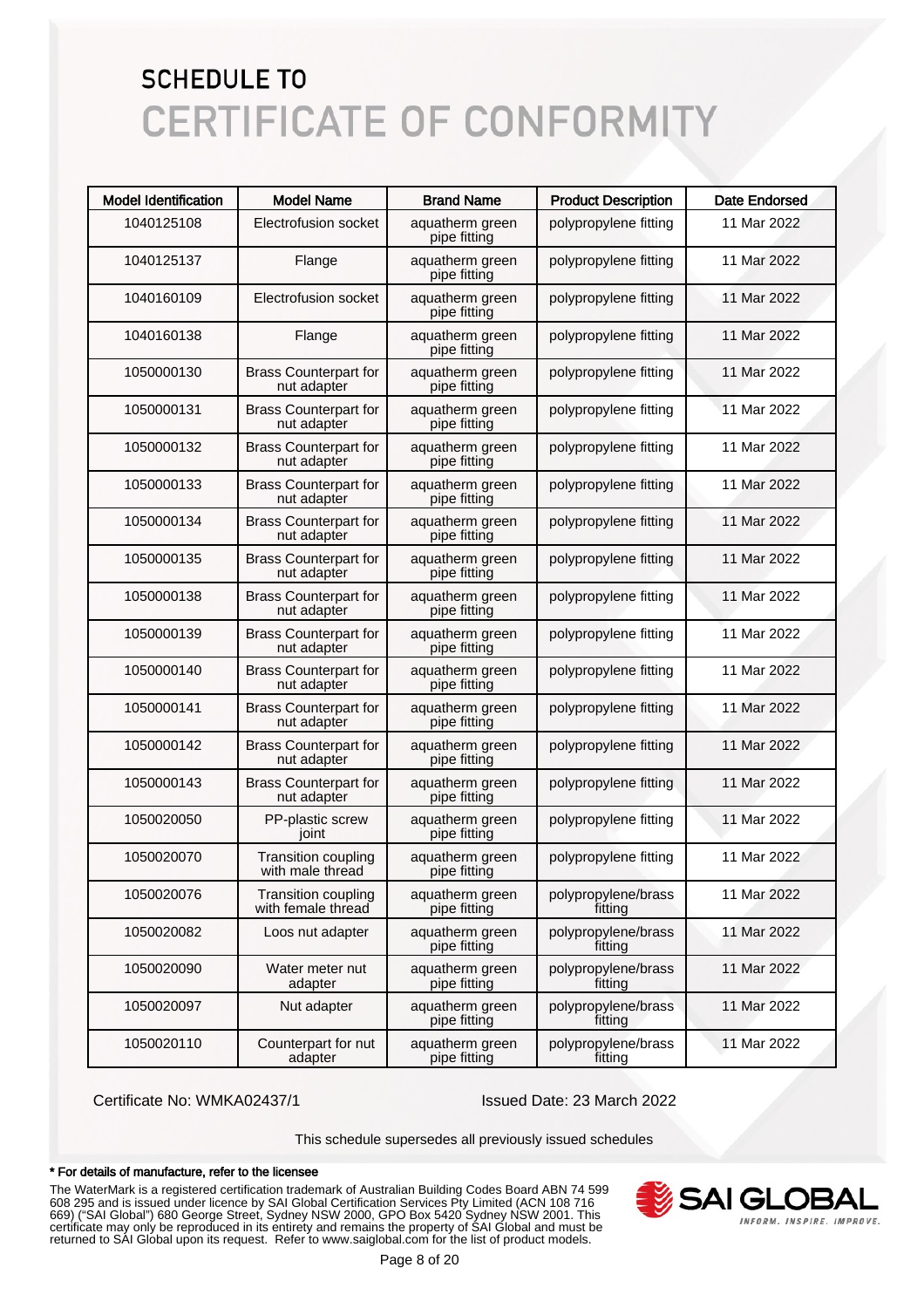| <b>Model Identification</b> | <b>Model Name</b>                                | <b>Brand Name</b>               | <b>Product Description</b>     | <b>Date Endorsed</b> |
|-----------------------------|--------------------------------------------------|---------------------------------|--------------------------------|----------------------|
| 1050020183                  | Draining branch                                  | aquatherm green<br>pipe fitting | polypropylene/brass<br>fitting | 11 Mar 2022          |
| 1050025051                  | PP-plastic screw<br>joint                        | aquatherm green<br>pipe fitting | polypropylene fitting          | 11 Mar 2022          |
| 1050025071                  | <b>Transition coupling</b><br>with male thread   | aquatherm green<br>pipe fitting | polypropylene fitting          | 11 Mar 2022          |
| 1050025077                  | <b>Transition coupling</b><br>with female thread | aquatherm green<br>pipe fitting | polypropylene/brass<br>fitting | 11 Mar 2022          |
| 1050025083                  | Loos nut adapter                                 | aquatherm green<br>pipe fitting | polypropylene/brass<br>fitting | 11 Mar 2022          |
| 1050025091                  | Water meter nut<br>adapter                       | aquatherm green<br>pipe fitting | polypropylene/brass<br>fitting | 11 Mar 2022          |
| 1050025098                  | Nut adapter                                      | aquatherm green<br>pipe fitting | polypropylene fitting          | 11 Mar 2022          |
| 1050025099                  | Nut adapter                                      | aquatherm green<br>pipe fitting | polypropylene/brass<br>fitting | 11 Mar 2022          |
| 1050025111                  | Counterpart for nut<br>adapter                   | aquatherm green<br>pipe fitting | polypropylene fitting          | 11 Mar 2022          |
| 1050025112                  | Counterpart for nut<br>adapter                   | aquatherm green<br>pipe fitting | polypropylene fitting          | 11 Mar 2022          |
| 1050025184                  | Draining branch                                  | aquatherm green<br>pipe fitting | polypropylene/brass<br>fitting | 11 Mar 2022          |
| 1050032020                  | Flange adapter                                   | aquatherm green<br>pipe fitting | polypropylene fitting          | 11 Mar 2022          |
| 1050032040                  | Coupling screw joint                             | aquatherm green<br>pipe fitting | polypropylene/brass<br>fitting | 11 Mar 2022          |
| 1050032052                  | PP-plastic screw<br>joint                        | aquatherm green<br>pipe fitting | polypropylene fitting          | 11 Mar 2022          |
| 1050032072                  | <b>Transition coupling</b><br>with male thread   | aquatherm green<br>pipe fitting | polypropylene/brass<br>fitting | 11 Mar 2022          |
| 1050032078                  | <b>Transition coupling</b><br>with female thread | aquatherm green<br>pipe fitting | polypropylene/brass<br>fitting | 11 Mar 2022          |
| 1050032084                  | Loos nut adapter                                 | aquatherm green<br>pipe fitting | polypropylene fitting          | 11 Mar 2022          |
| 1050032092                  | Water meter nut<br>adapter                       | aquatherm green<br>pipe fitting | polypropylene fitting          | 11 Mar 2022          |
| 1050032100                  | Nut adapter                                      | aquatherm green<br>pipe fitting | polypropylene fitting          | 11 Mar 2022          |
| 1050032101                  | Nut adapter                                      | aquatherm green<br>pipe fitting | polypropylene fitting          | 11 Mar 2022          |
| 1050032113                  | Counterpart for nut<br>adapter                   | aquatherm green<br>pipe fitting | polypropylene/brass<br>fitting | 11 Mar 2022          |
| 1050032114                  | Counterpart for nut<br>adapter                   | aquatherm green<br>pipe fitting | polypropylene/brass<br>fitting | 11 Mar 2022          |
| 1050032185                  | Draining branch                                  | aquatherm green<br>pipe fitting | polypropylene/brass<br>fitting | 11 Mar 2022          |

Certificate No: WMKA02437/1 Issued Date: 23 March 2022

This schedule supersedes all previously issued schedules

#### \* For details of manufacture, refer to the licensee

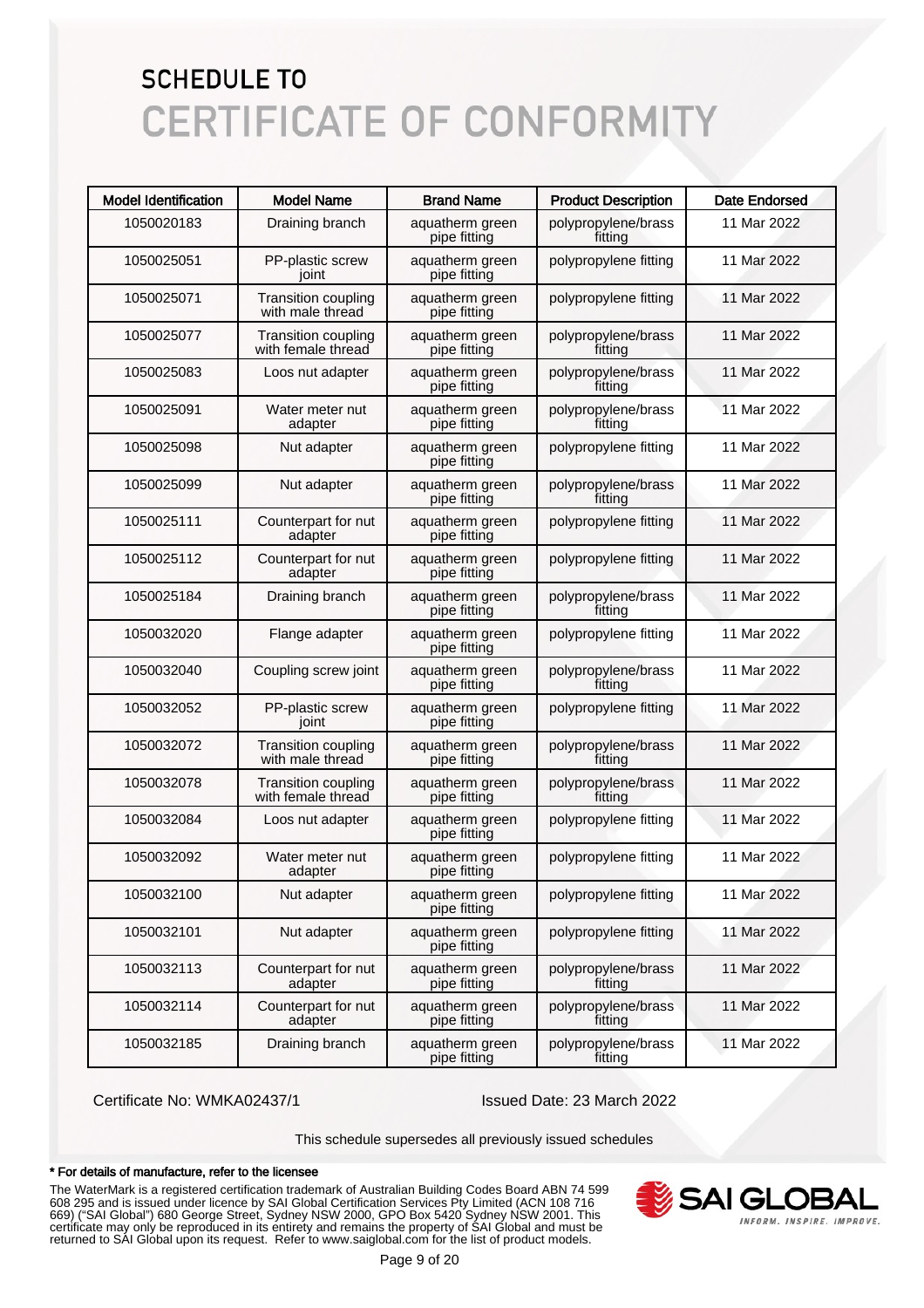| <b>Model Identification</b> | <b>Model Name</b>                                | <b>Brand Name</b>               | <b>Product Description</b>     | <b>Date Endorsed</b> |
|-----------------------------|--------------------------------------------------|---------------------------------|--------------------------------|----------------------|
| 1050040021                  | Flange adapter                                   | aquatherm green<br>pipe fitting | polypropylene fitting          | 11 Mar 2022          |
| 1050040041                  | Coupling screw joint                             | aquatherm green<br>pipe fitting | polypropylene fitting          | 11 Mar 2022          |
| 1050040053                  | PP-plastic screw<br>joint                        | aquatherm green<br>pipe fitting | polypropylene fitting          | 11 Mar 2022          |
| 1050040073                  | <b>Transition coupling</b><br>with male thread   | aquatherm green<br>pipe fitting | polypropylene/brass<br>fittina | 11 Mar 2022          |
| 1050040079                  | <b>Transition coupling</b><br>with female thread | aquatherm green<br>pipe fitting | polypropylene/brass<br>fitting | 11 Mar 2022          |
| 1050040085                  | Loos nut adapter                                 | aquatherm green<br>pipe fitting | polypropylene fitting          | 11 Mar 2022          |
| 1050040102                  | Nut adapter                                      | aquatherm green<br>pipe fitting | polypropylene fitting          | 11 Mar 2022          |
| 1050040103                  | Nut adapter                                      | aquatherm green<br>pipe fitting | polypropylene fitting          | 11 Mar 2022          |
| 1050040115                  | Counterpart for nut<br>adapter                   | aquatherm green<br>pipe fitting | polypropylene fitting          | 11 Mar 2022          |
| 1050040116                  | Counterpart for nut<br>adapter                   | aquatherm green<br>pipe fitting | polypropylene fitting          | 11 Mar 2022          |
| 1050040186                  | Draining branch                                  | aquatherm green<br>pipe fitting | polypropylene/brass<br>fitting | 11 Mar 2022          |
| 1050050022                  | Flange adapter                                   | aquatherm green<br>pipe fitting | polypropylene fitting          | 11 Mar 2022          |
| 1050050042                  | Coupling screw joint                             | aquatherm green<br>pipe fitting | polypropylene/brass<br>fitting | 11 Mar 2022          |
| 1050050054                  | PP-plastic screw<br>joint                        | aquatherm green<br>pipe fitting | polypropylene fitting          | 11 Mar 2022          |
| 1050050074                  | <b>Transition coupling</b><br>with male thread   | aquatherm green<br>pipe fitting | polypropylene/brass<br>fitting | 11 Mar 2022          |
| 1050050080                  | <b>Transition coupling</b><br>with female thread | aquatherm green<br>pipe fitting | polypropylene/brass<br>fitting | 11 Mar 2022          |
| 1050050104                  | Nut adapter                                      | aquatherm green<br>pipe fitting | polypropylene fitting          | 11 Mar 2022          |
| 1050050105                  | Nut adapter                                      | aquatherm green<br>pipe fitting | polypropylene/brass<br>fitting | 11 Mar 2022          |
| 1050050117                  | Counterpart for nut<br>adapter                   | aquatherm green<br>pipe fitting | polypropylene/brass<br>fitting | 11 Mar 2022          |
| 1050050118                  | Counterpart for nut<br>adapter                   | aquatherm green<br>pipe fitting | polypropylene fitting          | 11 Mar 2022          |
| 1050050187                  | Draining branch                                  | aquatherm green<br>pipe fitting | polypropylene/brass<br>fitting | 11 Mar 2022          |
| 1050063023                  | Flange adapter                                   | aquatherm green<br>pipe fitting | polypropylene fitting          | 11 Mar 2022          |
| 1050063043                  | Coupling screw joint                             | aquatherm green<br>pipe fitting | polypropylene/brass<br>fitting | 11 Mar 2022          |

Certificate No: WMKA02437/1 Issued Date: 23 March 2022

This schedule supersedes all previously issued schedules

#### \* For details of manufacture, refer to the licensee

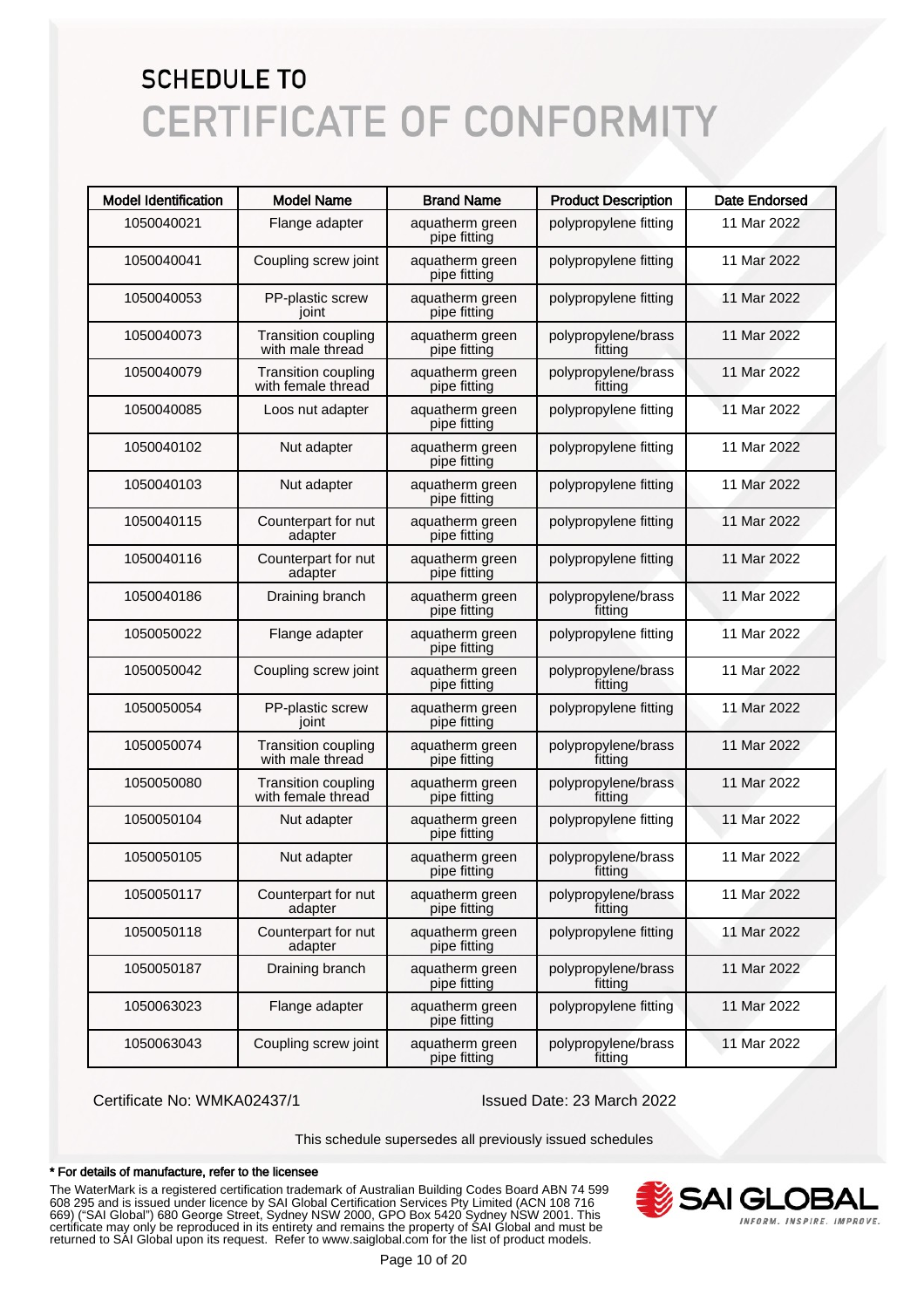| <b>Model Identification</b> | <b>Model Name</b>                                | <b>Brand Name</b>               | <b>Product Description</b>     | <b>Date Endorsed</b> |
|-----------------------------|--------------------------------------------------|---------------------------------|--------------------------------|----------------------|
| 1050063055                  | PP-plastic screw<br>joint                        | aquatherm green<br>pipe fitting | polypropylene fitting          | 11 Mar 2022          |
| 1050063075                  | <b>Transition coupling</b><br>with male thread   | aquatherm green<br>pipe fitting | polypropylene/brass<br>fitting | 11 Mar 2022          |
| 1050063081                  | <b>Transition coupling</b><br>with female thread | aquatherm green<br>pipe fitting | polypropylene/brass<br>fitting | 11 Mar 2022          |
| 1050063106                  | Nut adapter                                      | aquatherm green<br>pipe fitting | polypropylene/brass<br>fitting | 11 Mar 2022          |
| 1050063107                  | Nut adapter                                      | aquatherm green<br>pipe fitting | polypropylene/brass<br>fitting | 11 Mar 2022          |
| 1050063119                  | Counterpart for nut<br>adapter                   | aquatherm green<br>pipe fitting | polypropylene/brass<br>fitting | 11 Mar 2022          |
| 1050063120                  | Counterpart for nut<br>adapter                   | aquatherm green<br>pipe fitting | polypropylene/brass<br>fitting | 11 Mar 2022          |
| 1050063188                  | Draining branch                                  | aquatherm green<br>pipe fitting | polypropylene/brass<br>fitting | 11 Mar 2022          |
| 1050075024                  | Flange adapter                                   | aquatherm green<br>pipe fitting | polypropylene fitting          | 11 Mar 2022          |
| 1050075044                  | Coupling screw joint                             | aquatherm green<br>pipe fitting | polypropylene/brass<br>fitting | 11 Mar 2022          |
| 1050075056                  | PP-plastic screw<br>joint                        | aquatherm green<br>pipe fitting | polypropylene fitting          | 11 Mar 2022          |
| 1050075108                  | Nut adapter                                      | aquatherm green<br>pipe fitting | polypropylene/brass<br>fitting | 11 Mar 2022          |
| 1050075109                  | Nut adapter                                      | aquatherm green<br>pipe fitting | polypropylene fitting          | 11 Mar 2022          |
| 1050075121                  | Counterpart for nut<br>adapter                   | aquatherm green<br>pipe fitting | polypropylene fitting          | 11 Mar 2022          |
| 1050075122                  | Counterpart for nut<br>adapter                   | aquatherm green<br>pipe fitting | polypropylene fitting          | 11 Mar 2022          |
| 1050090025                  | Flange adapter                                   | aquatherm green<br>pipe fitting | polypropylene fitting          | 11 Mar 2022          |
| 1050110026                  | Flange adapter                                   | aquatherm green<br>pipe fitting | polypropylene fitting          | 11 Mar 2022          |
| 1050125027                  | Flange adapter                                   | aquatherm green<br>pipe fitting | polypropylene fitting          | 11 Mar 2022          |
| 1050125028                  | Flange adapter                                   | aquatherm green<br>pipe fitting | polypropylene fitting          | 11 Mar 2022          |
| 1052160029                  | Flange adapter                                   | aquatherm green<br>pipe fitting | polypropylene fitting          | 11 Mar 2022          |
| 1054160030                  | Flange adapter                                   | aquatherm green<br>pipe fitting | polypropylene fitting          | 11 Mar 2022          |
| 1060016015                  | T - piece                                        | aquatherm green<br>pipe fitting | polypropylene fitting          | 11 Mar 2022          |
| 1060016140                  | Transition T- piece<br>with female thread        | aquatherm green<br>pipe fitting | polypropylene/brass<br>fitting | 11 Mar 2022          |

Certificate No: WMKA02437/1 Issued Date: 23 March 2022

This schedule supersedes all previously issued schedules

#### \* For details of manufacture, refer to the licensee

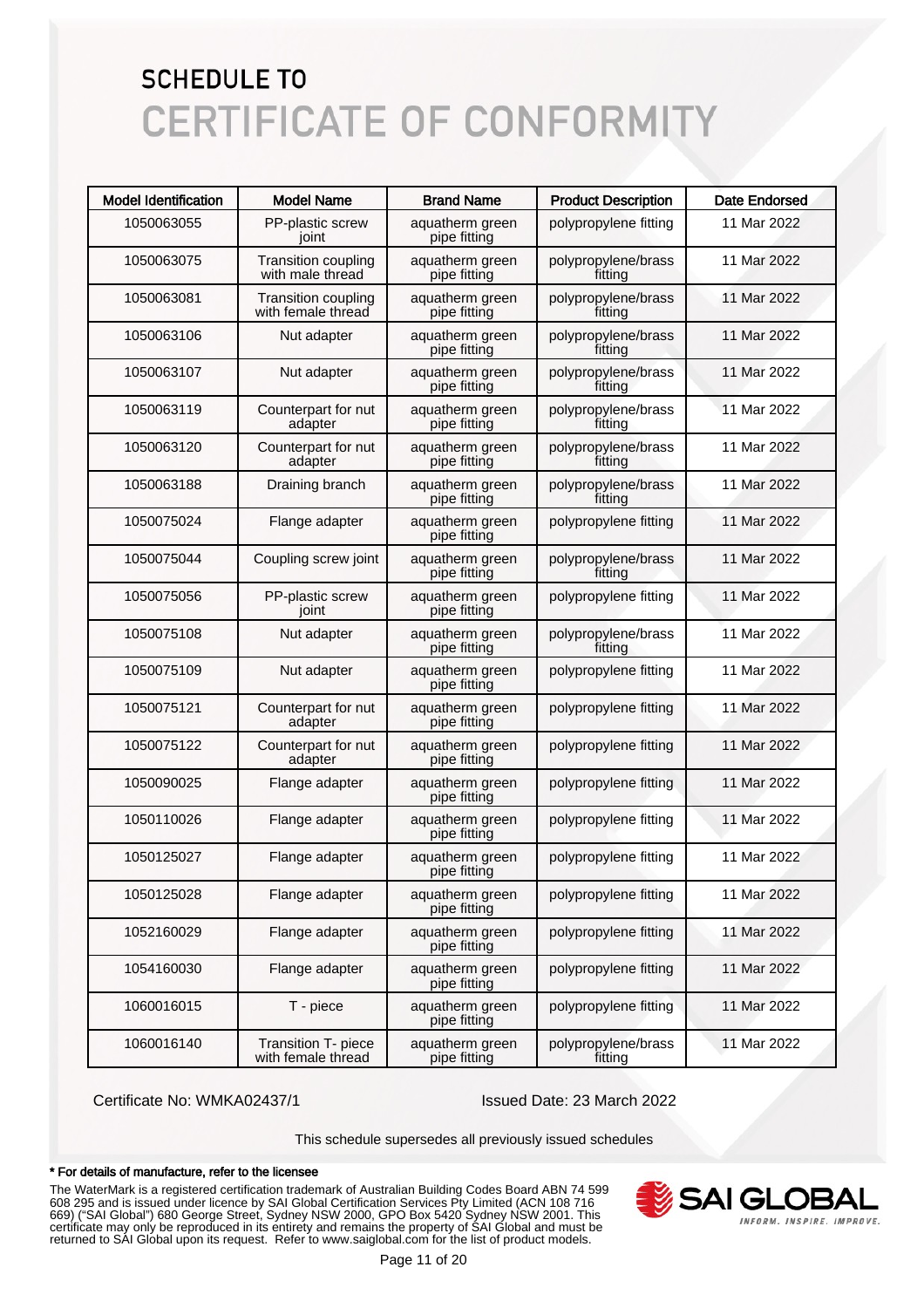| <b>Model Identification</b> | <b>Model Name</b>                         | <b>Brand Name</b>               | <b>Product Description</b>     | <b>Date Endorsed</b> |
|-----------------------------|-------------------------------------------|---------------------------------|--------------------------------|----------------------|
| 1060020016                  | T - piece                                 | aquatherm green<br>pipe fitting | polypropylene fitting          | 11 Mar 2022          |
| 1060020030                  | reduction T - piece                       | aquatherm green<br>pipe fitting | polypropylene fitting          | 11 Mar 2022          |
| 1060020031                  | reduction T - piece                       | aquatherm green<br>pipe fitting | polypropylene fitting          | 11 Mar 2022          |
| 1060020032                  | reduction T - piece                       | aquatherm green<br>pipe fitting | polypropylene fitting          | 11 Mar 2022          |
| 1060020033                  | reduction T - piece                       | aquatherm green<br>pipe fitting | polypropylene fitting          | 11 Mar 2022          |
| 1060020141                  | Transition T- piece<br>with female thread | aquatherm green<br>pipe fitting | polypropylene fitting          | 11 Mar 2022          |
| 1060020142                  | Transition T- piece<br>with female thread | aquatherm green<br>pipe fitting | polypropylene fitting          | 11 Mar 2022          |
| 1060020154                  | Transition T- piece<br>with male thread   | aquatherm green<br>pipe fitting | polypropylene fitting          | 11 Mar 2022          |
| 1060025017                  | T - piece                                 | aquatherm green<br>pipe fitting | polypropylene fitting          | 11 Mar 2022          |
| 1060025034                  | reduction T - piece                       | aquatherm green<br>pipe fitting | polypropylene fitting          | 11 Mar 2022          |
| 1060025035                  | reduction T - piece                       | aquatherm green<br>pipe fitting | polypropylene fitting          | 11 Mar 2022          |
| 1060025036                  | reduction T - piece                       | aquatherm green<br>pipe fitting | polypropylene fitting          | 11 Mar 2022          |
| 1060025037                  | reduction T - piece                       | aquatherm green<br>pipe fitting | polypropylene fitting          | 11 Mar 2022          |
| 1060025038                  | reduction T - piece                       | aquatherm green<br>pipe fitting | polypropylene fitting          | 11 Mar 2022          |
| 1060025143                  | Transition T- piece<br>with female thread | aquatherm green<br>pipe fitting | polypropylene/brass<br>fitting | 11 Mar 2022          |
| 1060025144                  | Transition T- piece<br>with female thread | aquatherm green<br>pipe fitting | polypropylene/brass<br>fitting | 11 Mar 2022          |
| 1060032018                  | T - piece                                 | aquatherm green<br>pipe fitting | polypropylene fitting          | 11 Mar 2022          |
| 1060032039                  | reduction T - piece                       | aquatherm green<br>pipe fitting | polypropylene fitting          | 11 Mar 2022          |
| 1060032040                  | reduction T - piece                       | aquatherm green<br>pipe fitting | polypropylene fitting          | 11 Mar 2022          |
| 1060032041                  | reduction T - piece                       | aquatherm green<br>pipe fitting | polypropylene fitting          | 11 Mar 2022          |
| 1060032042                  | reduction T - piece                       | aquatherm green<br>pipe fitting | polypropylene fitting          | 11 Mar 2022          |
| 1060032043                  | reduction T - piece                       | aquatherm green<br>pipe fitting | polypropylene fitting          | 11 Mar 2022          |
| 1060032145                  | Transition T- piece<br>with female thread | aquatherm green<br>pipe fitting | polypropylene/brass<br>fitting | 11 Mar 2022          |

Certificate No: WMKA02437/1 Issued Date: 23 March 2022

This schedule supersedes all previously issued schedules

#### \* For details of manufacture, refer to the licensee

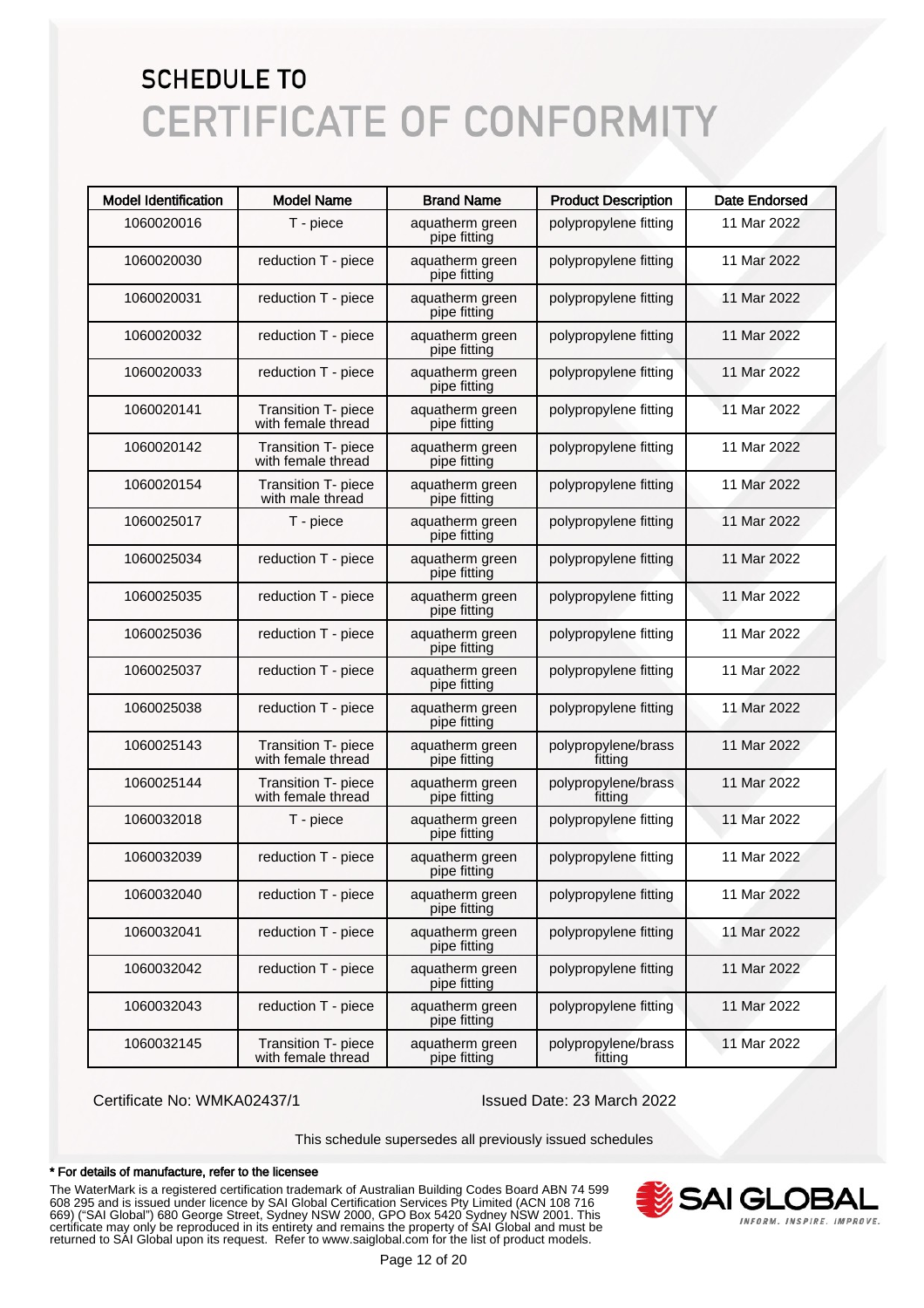| <b>Model Identification</b> | <b>Model Name</b>                         | <b>Brand Name</b>               | <b>Product Description</b> | <b>Date Endorsed</b> |
|-----------------------------|-------------------------------------------|---------------------------------|----------------------------|----------------------|
| 1060032146                  | Transition T- piece<br>with female thread | aquatherm green<br>pipe fitting | polypropylene fitting      | 11 Mar 2022          |
| 1060032147                  | Transition T- piece<br>with female thread | aquatherm green<br>pipe fitting | polypropylene fitting      | 11 Mar 2022          |
| 1060040019                  | T - piece                                 | aquatherm green<br>pipe fitting | polypropylene fitting      | 11 Mar 2022          |
| 1060040044                  | reduction T - piece                       | aquatherm green<br>pipe fitting | polypropylene fitting      | 11 Mar 2022          |
| 1060040045                  | reduction T - piece                       | aquatherm green<br>pipe fitting | polypropylene fitting      | 11 Mar 2022          |
| 1060040046                  | reduction T - piece                       | aquatherm green<br>pipe fitting | polypropylene fitting      | 11 Mar 2022          |
| 1060040148                  | Transition T- piece<br>with female thread | aquatherm green<br>pipe fitting | polypropylene fitting      | 11 Mar 2022          |
| 1060040149                  | Transition T- piece<br>with female thread | aquatherm green<br>pipe fitting | polypropylene fitting      | 11 Mar 2022          |
| 1060040150                  | Transition T- piece<br>with female thread | aquatherm green<br>pipe fitting | polypropylene fitting      | 11 Mar 2022          |
| 1060050020                  | T - piece                                 | aquatherm green<br>pipe fitting | polypropylene fitting      | 11 Mar 2022          |
| 1060050047                  | reduction T - piece                       | aquatherm green<br>pipe fitting | polypropylene fitting      | 11 Mar 2022          |
| 1060050048                  | reduction T - piece                       | aquatherm green<br>pipe fitting | polypropylene fitting      | 11 Mar 2022          |
| 1060050049                  | reduction T - piece                       | aquatherm green<br>pipe fitting | polypropylene fitting      | 11 Mar 2022          |
| 1060050050                  | reduction T - piece                       | aquatherm green<br>pipe fitting | polypropylene fitting      | 11 Mar 2022          |
| 1060050151                  | Transition T- piece<br>with female thread | aquatherm green<br>pipe fitting | polypropylene fitting      | 11 Mar 2022          |
| 1060050152                  | Transition T- piece<br>with female thread | aquatherm green<br>pipe fitting | polypropylene fitting      | 11 Mar 2022          |
| 1060050153                  | Transition T- piece<br>with female thread | aquatherm green<br>pipe fitting | polypropylene fitting      | 11 Mar 2022          |
| 1060063021                  | T - piece                                 | aquatherm green<br>pipe fitting | polypropylene fitting      | 11 Mar 2022          |
| 1060063051                  | reduction T - piece                       | aquatherm green<br>pipe fitting | polypropylene fitting      | 11 Mar 2022          |
| 1060063052                  | reduction T - piece                       | aquatherm green<br>pipe fitting | polypropylene fitting      | 11 Mar 2022          |
| 1060063053                  | reduction T - piece                       | aquatherm green<br>pipe fitting | polypropylene fitting      | 11 Mar 2022          |
| 1060063054                  | reduction T - piece                       | aquatherm green<br>pipe fitting | polypropylene fitting      | 11 Mar 2022          |
| 1060063055                  | reduction T - piece                       | aquatherm green<br>pipe fitting | polypropylene fitting      | 11 Mar 2022          |

Certificate No: WMKA02437/1 Issued Date: 23 March 2022

This schedule supersedes all previously issued schedules

#### \* For details of manufacture, refer to the licensee

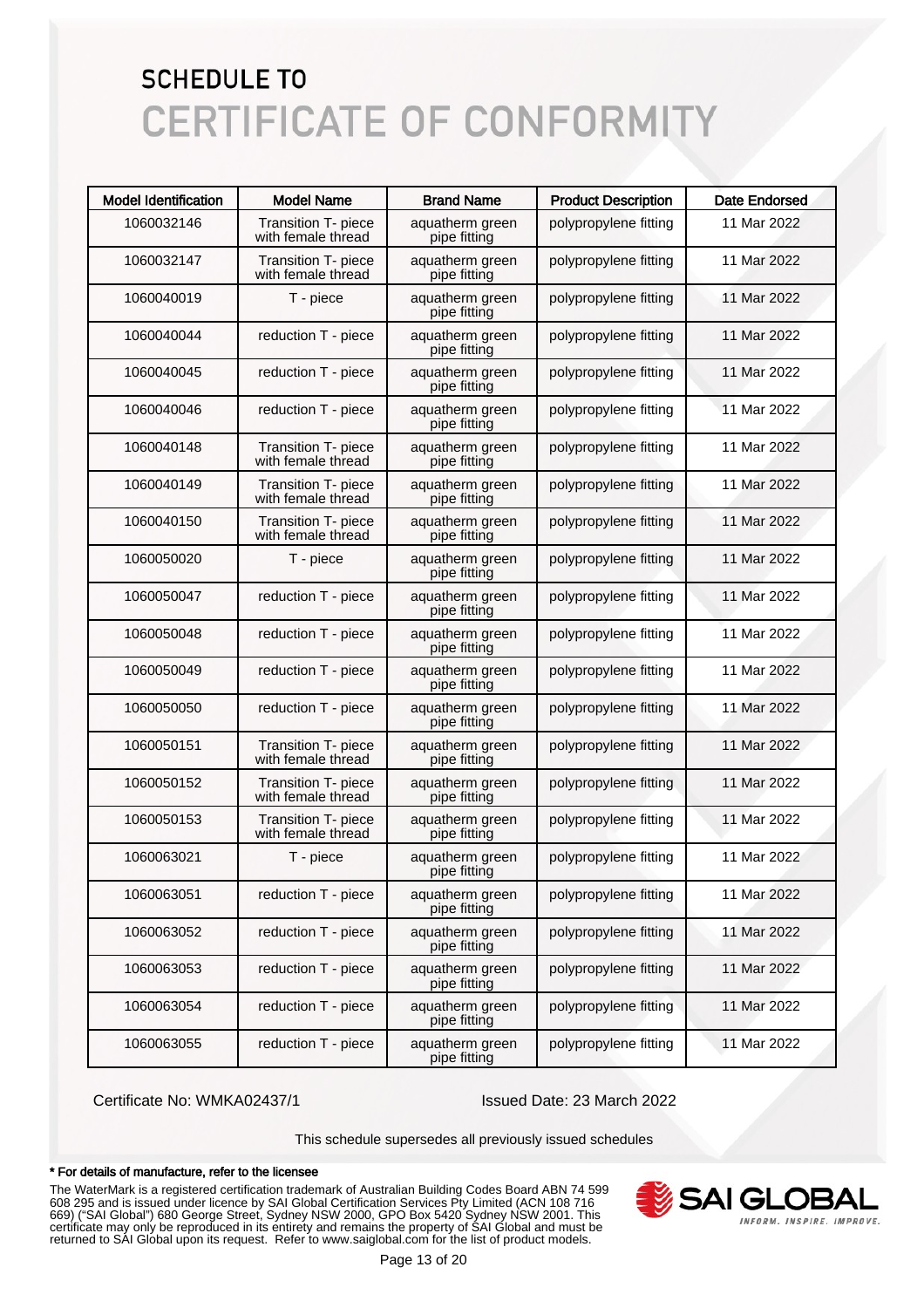| <b>Model Identification</b> | <b>Model Name</b>   | <b>Brand Name</b>               | <b>Product Description</b> | <b>Date Endorsed</b> |
|-----------------------------|---------------------|---------------------------------|----------------------------|----------------------|
| 1060075022                  | T - piece           | aquatherm green<br>pipe fitting | polypropylene fitting      | 11 Mar 2022          |
| 1060075056                  | reduction T - piece | aquatherm green<br>pipe fitting | polypropylene fitting      | 11 Mar 2022          |
| 1060075057                  | reduction T - piece | aquatherm green<br>pipe fitting | polypropylene fitting      | 11 Mar 2022          |
| 1060075058                  | reduction T - piece | aquatherm green<br>pipe fitting | polypropylene fitting      | 11 Mar 2022          |
| 1060075059                  | reduction T - piece | aquatherm green<br>pipe fitting | polypropylene fitting      | 11 Mar 2022          |
| 1060075060                  | reduction T - piece | aquatherm green<br>pipe fitting | polypropylene fitting      | 11 Mar 2022          |
| 1060075061                  | reduction T - piece | aquatherm green<br>pipe fitting | polypropylene fitting      | 11 Mar 2022          |
| 1060090023                  | T - piece           | aquatherm green<br>pipe fitting | polypropylene fitting      | 11 Mar 2022          |
| 1060090062                  | reduction T - piece | aquatherm green<br>pipe fitting | polypropylene fitting      | 11 Mar 2022          |
| 1060090063                  | reduction T - piece | aquatherm green<br>pipe fitting | polypropylene fitting      | 11 Mar 2022          |
| 1060090064                  | reduction T - piece | aquatherm green<br>pipe fitting | polypropylene fitting      | 11 Mar 2022          |
| 1060090065                  | reduction T - piece | aquatherm green<br>pipe fitting | polypropylene fitting      | 11 Mar 2022          |
| 1060090066                  | reduction T - piece | aquatherm green<br>pipe fitting | polypropylene fitting      | 11 Mar 2022          |
| 1060110024                  | T - piece           | aquatherm green<br>pipe fitting | polypropylene fitting      | 11 Mar 2022          |
| 1060110067                  | reduction T - piece | aquatherm green<br>pipe fitting | polypropylene fitting      | 11 Mar 2022          |
| 1060110068                  | reduction T - piece | aquatherm green<br>pipe fitting | polypropylene fitting      | 11 Mar 2022          |
| 1060110069                  | reduction T - piece | aquatherm green<br>pipe fitting | polypropylene fitting      | 11 Mar 2022          |
| 1060125025                  | T - piece           | aquatherm green<br>pipe fitting | polypropylene fitting      | 11 Mar 2022          |
| 1060125070                  | reduction T - piece | aquatherm green<br>pipe fitting | polypropylene fitting      | 11 Mar 2022          |
| 1060125071                  | reduction T - piece | aquatherm green<br>pipe fitting | polypropylene fitting      | 11 Mar 2022          |
| 1060125072                  | reduction T - piece | aquatherm green<br>pipe fitting | polypropylene fitting      | 11 Mar 2022          |
| 1062160012                  | T - piece           | aquatherm green<br>pipe fitting | polypropylene fitting      | 11 Mar 2022          |
| 1062160073                  | reduction T - piece | aquatherm green<br>pipe fitting | polypropylene fitting      | 11 Mar 2022          |

Certificate No: WMKA02437/1 Issued Date: 23 March 2022

This schedule supersedes all previously issued schedules

#### \* For details of manufacture, refer to the licensee

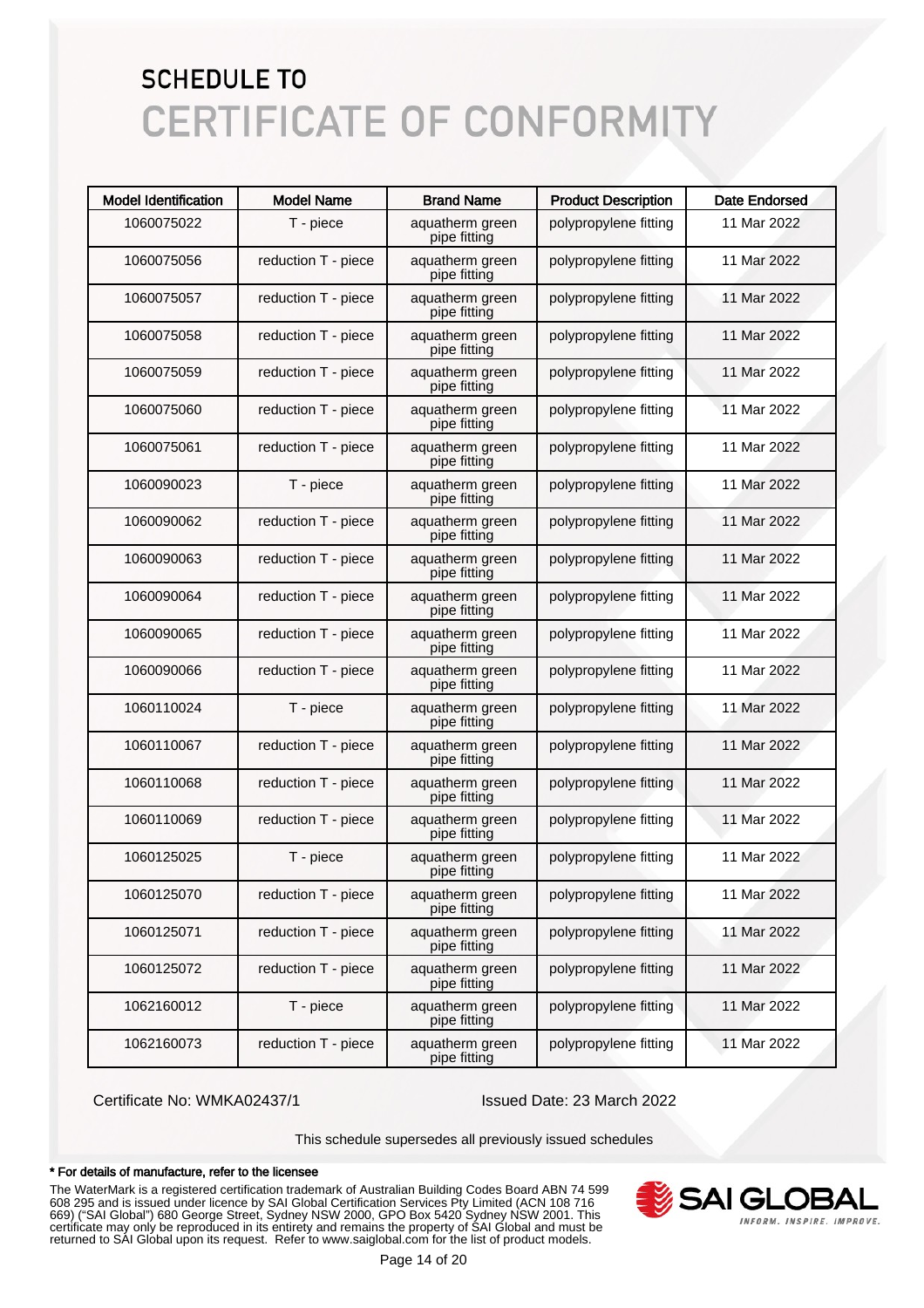| <b>Model Identification</b> | <b>Model Name</b>                      | <b>Brand Name</b>               | <b>Product Description</b>     | <b>Date Endorsed</b> |
|-----------------------------|----------------------------------------|---------------------------------|--------------------------------|----------------------|
| 1062160075                  | reduction T - piece                    | aquatherm green<br>pipe fitting | polypropylene fitting          | 11 Mar 2022          |
| 1062160077                  | reduction T - piece                    | aquatherm green<br>pipe fitting | polypropylene fitting          | 11 Mar 2022          |
| 1064160013                  | T - piece                              | aquatherm green<br>pipe fitting | polypropylene fitting          | 11 Mar 2022          |
| 1064160074                  | reduction T - piece                    | aquatherm green<br>pipe fitting | polypropylene fitting          | 11 Mar 2022          |
| 1064160076                  | reduction T - piece                    | aquatherm green<br>pipe fitting | polypropylene fitting          | 11 Mar 2022          |
| 1064160078                  | reduction T - piece                    | aquatherm green<br>pipe fitting | polypropylene fitting          | 11 Mar 2022          |
| 1070016001                  | Transition piece with<br>female thread | aquatherm green<br>pipe fitting | polypropylene/brass<br>fitting | 11 Mar 2022          |
| 1070016007                  | Transition piece with<br>female thread | aquatherm green<br>pipe fitting | polypropylene/brass<br>fitting | 11 Mar 2022          |
| 1070016021                  | Transition piece with<br>male thread   | aquatherm green<br>pipe fitting | polypropylene/brass<br>fitting | 11 Mar 2022          |
| 1070016026                  | Transition piece with<br>male thread   | aquatherm green<br>pipe fitting | polypropylene fitting          | 11 Mar 2022          |
| 1070016090                  | Transition elbow with<br>female thread | aquatherm green<br>pipe fitting | polypropylene/brass<br>fitting | 11 Mar 2022          |
| 1070016098                  | Transition elbow with<br>male thread   | aquatherm green<br>pipe fitting | polypropylene fitting          | 11 Mar 2022          |
| 1070020002                  | Transition piece with<br>female thread | aquatherm green<br>pipe fitting | polypropylene/brass<br>fitting | 11 Mar 2022          |
| 1070020003                  | Transition piece with<br>female thread | aquatherm green<br>pipe fitting | polypropylene fitting          | 11 Mar 2022          |
| 1070020008                  | Transition piece with<br>female thread | aquatherm green<br>pipe fitting | polypropylene fitting          | 11 Mar 2022          |
| 1070020009                  | Transition piece with<br>female thread | aquatherm green<br>pipe fitting | polypropylene fitting          | 11 Mar 2022          |
| 1070020022                  | Transition piece with<br>male thread   | aquatherm green<br>pipe fitting | polypropylene fitting          | 11 Mar 2022          |
| 1070020023                  | Transition piece with<br>male thread   | aquatherm green<br>pipe fitting | polypropylene fitting          | 11 Mar 2022          |
| 1070020027                  | Transition piece with<br>male thread   | aquatherm green<br>pipe fitting | polypropylene/brass<br>fitting | 11 Mar 2022          |
| 1070020028                  | Transition piece with<br>male thread   | aquatherm green<br>pipe fitting | polypropylene/brass<br>fitting | 11 Mar 2022          |
| 1070020091                  | Transition elbow with<br>female thread | aquatherm green<br>pipe fitting | polypropylene fitting          | 11 Mar 2022          |
| 1070020092                  | Transition elbow with<br>female thread | aquatherm green<br>pipe fitting | polypropylene fitting          | 11 Mar 2022          |
| 1070020097                  | Transition elbow with<br>female thread | aquatherm green<br>pipe fitting | polypropylene/brass<br>fitting | 11 Mar 2022          |

Certificate No: WMKA02437/1 Issued Date: 23 March 2022

This schedule supersedes all previously issued schedules

#### \* For details of manufacture, refer to the licensee

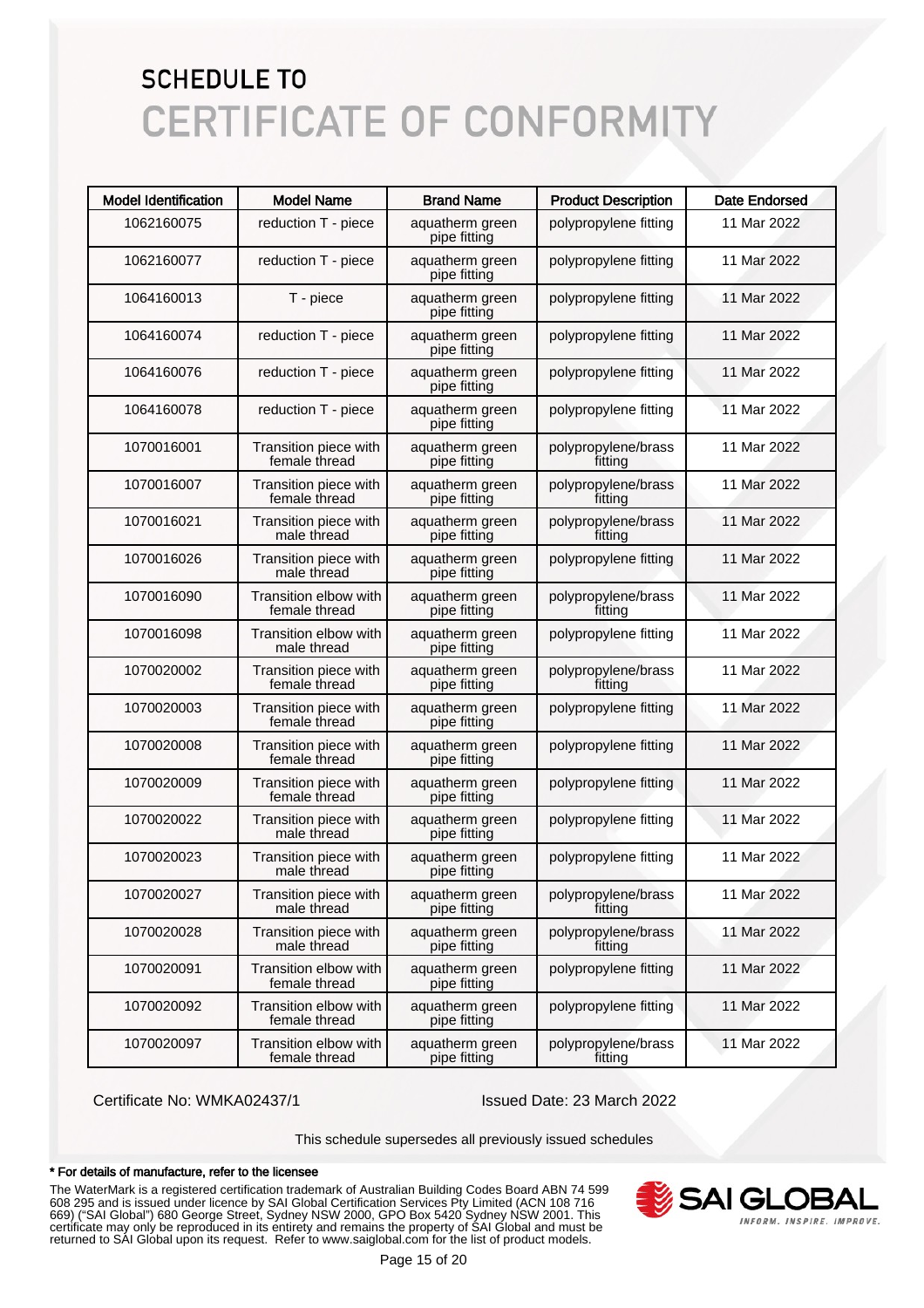| <b>Model Identification</b> | <b>Model Name</b>                      | <b>Brand Name</b>               | <b>Product Description</b>     | <b>Date Endorsed</b> |
|-----------------------------|----------------------------------------|---------------------------------|--------------------------------|----------------------|
| 1070020099                  | Transition elbow with<br>male thread   | aquatherm green<br>pipe fitting | polypropylene fitting          | 11 Mar 2022          |
| 1070020100                  | Transition elbow with<br>male thread   | aquatherm green<br>pipe fitting | polypropylene/brass<br>fitting | 11 Mar 2022          |
| 1070025002                  | Transition elbow with<br>male thread   | aquatherm green<br>pipe fitting | polypropylene fitting          | 11 Mar 2022          |
| 1070025004                  | Transition piece with<br>female thread | aquatherm green<br>pipe fitting | polypropylene/brass<br>fitting | 11 Mar 2022          |
| 1070025005                  | Transition piece with<br>female thread | aquatherm green<br>pipe fitting | polypropylene fitting          | 11 Mar 2022          |
| 1070025010                  | Transition piece with<br>female thread | aquatherm green<br>pipe fitting | polypropylene/brass<br>fitting | 11 Mar 2022          |
| 1070025011                  | Transition piece with<br>female thread | aquatherm green<br>pipe fitting | polypropylene fitting          | 11 Mar 2022          |
| 1070025024                  | Transition piece with<br>male thread   | aquatherm green<br>pipe fitting | polypropylene/brass<br>fitting | 11 Mar 2022          |
| 1070025025                  | Transition piece with<br>male thread   | aquatherm green<br>pipe fitting | polypropylene/brass<br>fitting | 11 Mar 2022          |
| 1070025029                  | Transition piece with<br>male thread   | aquatherm green<br>pipe fitting | polypropylene/brass<br>fitting | 11 Mar 2022          |
| 1070025030                  | Transition piece with<br>male thread   | aquatherm green<br>pipe fitting | polypropylene fitting          | 11 Mar 2022          |
| 1070025093                  | Transition elbow with<br>female thread | aquatherm green<br>pipe fitting | polypropylene fitting          | 11 Mar 2022          |
| 1070025094                  | Transition elbow with<br>female thread | aquatherm green<br>pipe fitting | polypropylene fitting          | 11 Mar 2022          |
| 1070025101                  | Transition elbow with<br>male thread   | aquatherm green<br>pipe fitting | polypropylene/brass<br>fitting | 11 Mar 2022          |
| 1070032001                  | Transition elbow with<br>female thread | aquatherm green<br>pipe fitting | polypropylene fitting          | 11 Mar 2022          |
| 1070032006                  | Transition piece with<br>female thread | aquatherm green<br>pipe fitting | polypropylene fitting          | 11 Mar 2022          |
| 1070032012                  | Transition piece with<br>female thread | aquatherm green<br>pipe fitting | polypropylene/brass<br>fitting | 11 Mar 2022          |
| 1070032013                  | Transition piece with<br>female thread | aquatherm green<br>pipe fitting | polypropylene/brass<br>fitting | 11 Mar 2022          |
| 1070032026                  | Transition piece with<br>male thread   | aquatherm green<br>pipe fitting | polypropylene/brass<br>fittina | 11 Mar 2022          |
| 1070032031                  | Transition piece with<br>male thread   | aquatherm green<br>pipe fitting | polypropylene/brass<br>fitting | 11 Mar 2022          |
| 1070032032                  | Transition piece with<br>male thread   | aquatherm green<br>pipe fitting | polypropylene fitting          | 11 Mar 2022          |
| 1070032095                  | Transition elbow with<br>female thread | aquatherm green<br>pipe fitting | polypropylene fitting          | 11 Mar 2022          |
| 1070032096                  | Transition elbow with<br>female thread | aquatherm green<br>pipe fitting | polypropylene/brass<br>fitting | 11 Mar 2022          |

Certificate No: WMKA02437/1 Issued Date: 23 March 2022

This schedule supersedes all previously issued schedules

#### \* For details of manufacture, refer to the licensee

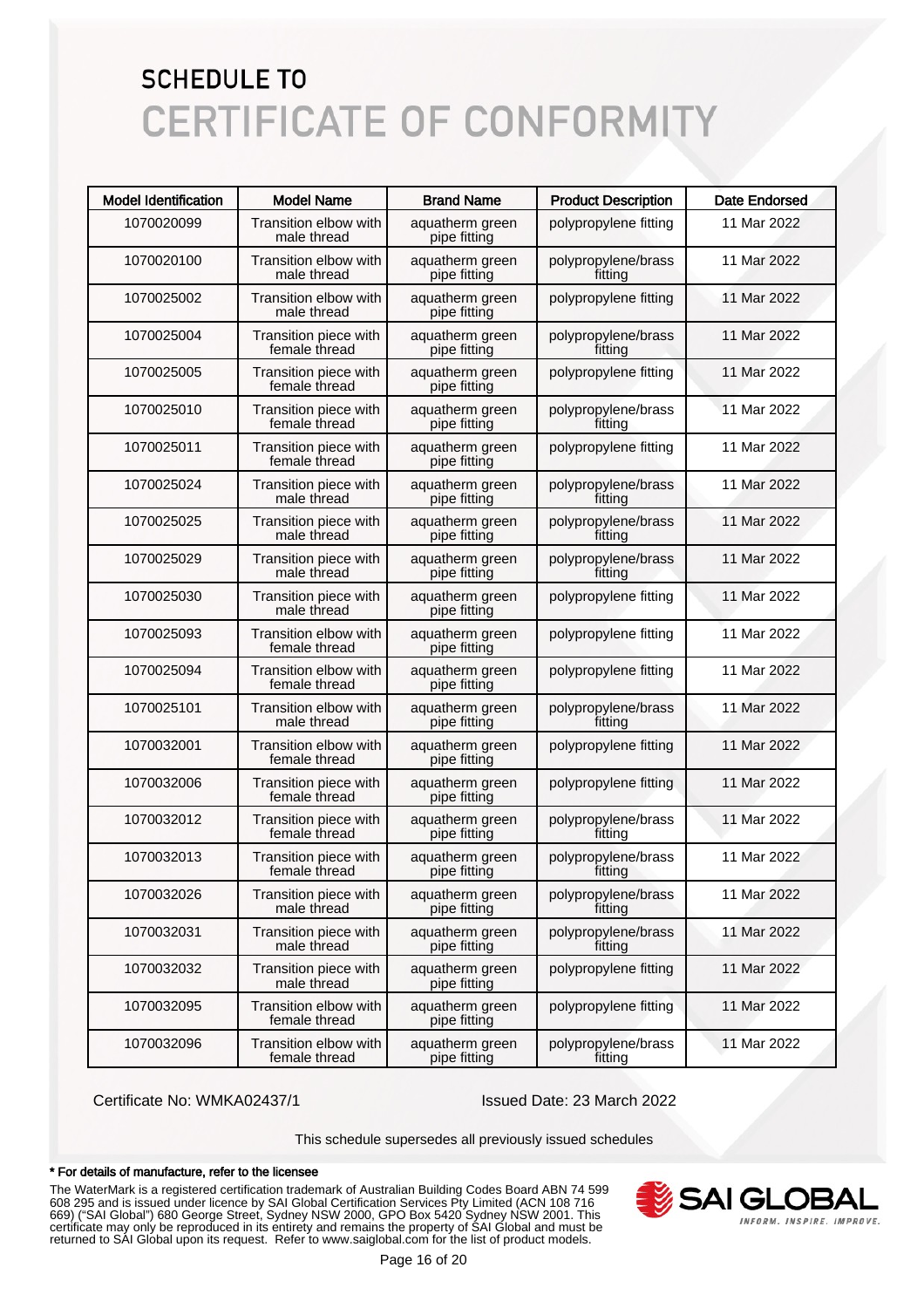| <b>Model Identification</b> | <b>Model Name</b>                      | <b>Brand Name</b>               | <b>Product Description</b>     | <b>Date Endorsed</b> |
|-----------------------------|----------------------------------------|---------------------------------|--------------------------------|----------------------|
| 1070032102                  | Transition elbow with<br>male thread   | aquatherm green<br>pipe fitting | polypropylene/brass<br>fitting | 11 Mar 2022          |
| 1070032103                  | Transition elbow with<br>male thread   | aquatherm green<br>pipe fitting | polypropylene fitting          | 11 Mar 2022          |
| 1070040014                  | Transition piece with<br>female thread | aquatherm green<br>pipe fitting | polypropylene/brass<br>fitting | 11 Mar 2022          |
| 1070040015                  | Transition piece with<br>female thread | aquatherm green<br>pipe fitting | polypropylene fitting          | 11 Mar 2022          |
| 1070040033                  | Transition piece with<br>male thread   | aquatherm green<br>pipe fitting | polypropylene fitting          | 11 Mar 2022          |
| 1070040034                  | Transition piece with<br>male thread   | aquatherm green<br>pipe fitting | polypropylene fitting          | 11 Mar 2022          |
| 1070050016                  | Transition piece with<br>female thread | aquatherm green<br>pipe fitting | polypropylene fitting          | 11 Mar 2022          |
| 1070050017                  | Transition piece with<br>female thread | aquatherm green<br>pipe fitting | polypropylene fitting          | 11 Mar 2022          |
| 1070050035                  | Transition piece with<br>male thread   | aquatherm green<br>pipe fitting | polypropylene fitting          | 11 Mar 2022          |
| 1070050036                  | Transition piece with<br>male thread   | aquatherm green<br>pipe fitting | polypropylene/brass<br>fitting | 11 Mar 2022          |
| 1070063018                  | Transition piece with<br>female thread | aquatherm green<br>pipe fitting | polypropylene/brass<br>fitting | 11 Mar 2022          |
| 1070063019                  | Transition piece with<br>female thread | aquatherm green<br>pipe fitting | polypropylene/brass<br>fitting | 11 Mar 2022          |
| 1070063037                  | Transition piece with<br>male thread   | aquatherm green<br>pipe fitting | polypropylene/brass<br>fitting | 11 Mar 2022          |
| 1070063038                  | Transition piece with<br>male thread   | aquatherm green<br>pipe fitting | polypropylene fitting          | 11 Mar 2022          |
| 1070075020                  | Transition piece with<br>female thread | aquatherm green<br>pipe fitting | polypropylene/brass<br>fitting | 11 Mar 2022          |
| 1070075039                  | Transition piece with<br>male thread   | aquatherm green<br>pipe fitting | polypropylene fitting          | 11 Mar 2022          |
| 1070075040                  | Transition piece with<br>male thread   | aquatherm green<br>pipe fitting | polypropylene/brass<br>fitting | 11 Mar 2022          |
| 1070090041                  | Transition piece with<br>male thread   | aquatherm green<br>pipe fitting | polypropylene fitting          | 11 Mar 2022          |
| 1070110042                  | Transition piece with<br>male thread   | aquatherm green<br>pipe fitting | polypropylene/brass<br>fitting | 11 Mar 2022          |
| 1080016001                  | elbow 45                               | aquatherm green<br>pipe fitting | polypropylene fitting          | 11 Mar 2022          |
| 1080016040                  | elbow 90                               | aquatherm green<br>pipe fitting | polypropylene fitting          | 11 Mar 2022          |
| 1080016060                  | elbow 90 i/o                           | aquatherm green<br>pipe fitting | polypropylene fitting          | 11 Mar 2022          |
| 1080020002                  | elbow 45                               | aquatherm green<br>pipe fitting | polypropylene fitting          | 11 Mar 2022          |

Certificate No: WMKA02437/1 Issued Date: 23 March 2022

This schedule supersedes all previously issued schedules

#### \* For details of manufacture, refer to the licensee

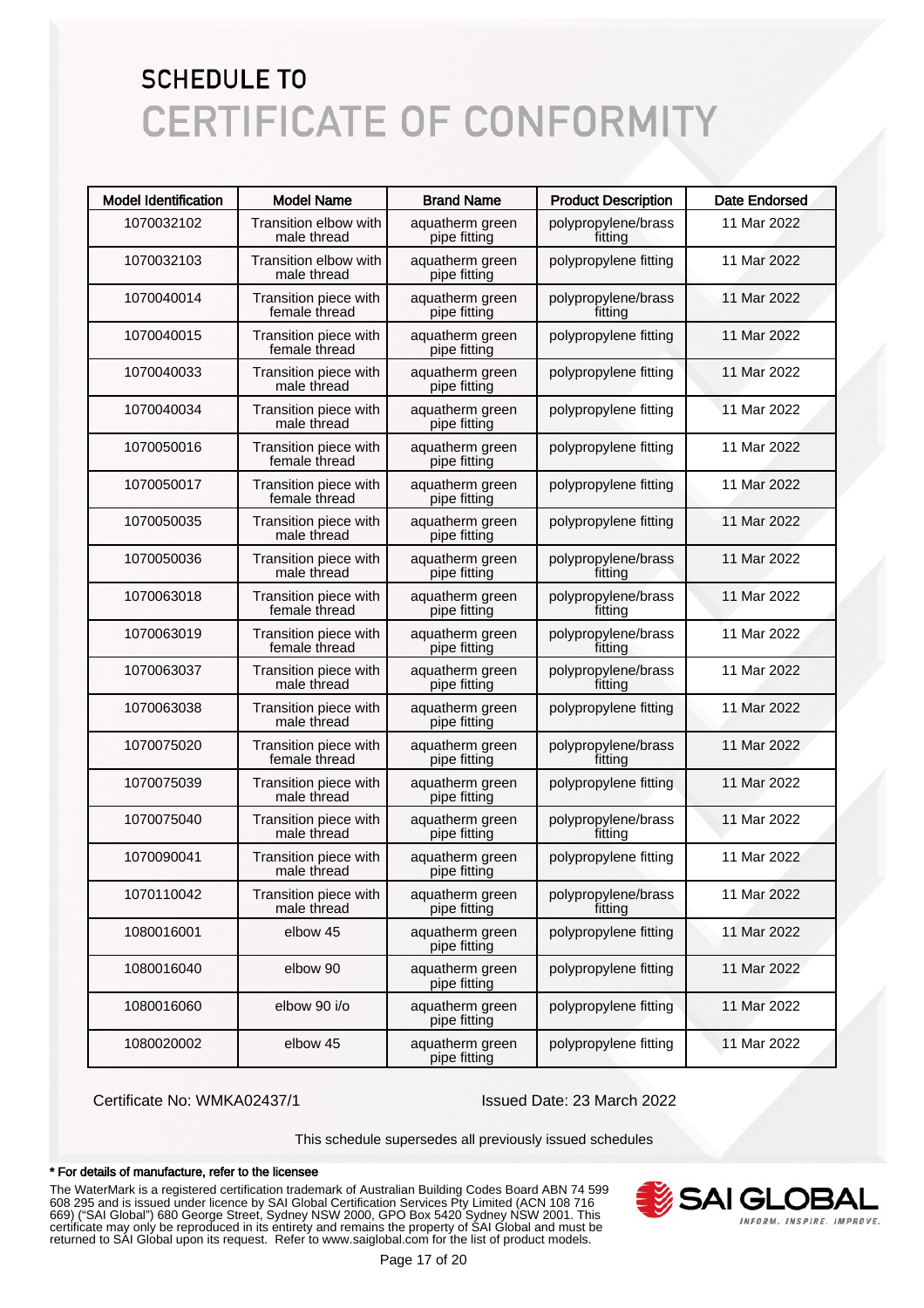| <b>Model Identification</b> | <b>Model Name</b> | <b>Brand Name</b>               | <b>Product Description</b> | <b>Date Endorsed</b> |
|-----------------------------|-------------------|---------------------------------|----------------------------|----------------------|
| 1080020020                  | elbow 45 i/o      | aquatherm green<br>pipe fitting | polypropylene fitting      | 11 Mar 2022          |
| 1080020021                  | elbow 45 i/o      | aquatherm green<br>pipe fitting | polypropylene fitting      | 11 Mar 2022          |
| 1080020041                  | elbow 90          | aquatherm green<br>pipe fitting | polypropylene fitting      | 11 Mar 2022          |
| 1080020061                  | elbow 90 i/o      | aquatherm green<br>pipe fitting | polypropylene fitting      | 11 Mar 2022          |
| 1080025003                  | elbow 45          | aquatherm green<br>pipe fitting | polypropylene fitting      | 11 Mar 2022          |
| 1080025042                  | elbow 90          | aquatherm green<br>pipe fitting | polypropylene fitting      | 11 Mar 2022          |
| 1080025062                  | elbow 90 i/o      | aquatherm green<br>pipe fitting | polypropylene fitting      | 11 Mar 2022          |
| 1080032004                  | elbow 45          | aquatherm green<br>pipe fitting | polypropylene fitting      | 11 Mar 2022          |
| 1080032022                  | elbow 45 i/o      | aquatherm green<br>pipe fitting | polypropylene fitting      | 11 Mar 2022          |
| 1080032043                  | elbow 90          | aquatherm green<br>pipe fitting | polypropylene fitting      | 11 Mar 2022          |
| 1080032063                  | elbow 90 i/o      | aquatherm green<br>pipe fitting | polypropylene fitting      | 11 Mar 2022          |
| 1080040005                  | elbow 45          | aquatherm green<br>pipe fitting | polypropylene fitting      | 11 Mar 2022          |
| 1080040023                  | elbow 45 i/o      | aquatherm green<br>pipe fitting | polypropylene fitting      | 11 Mar 2022          |
| 1080040044                  | elbow 90          | aquatherm green<br>pipe fitting | polypropylene fitting      | 11 Mar 2022          |
| 1080040064                  | elbow 90 i/o      | aquatherm green<br>pipe fitting | polypropylene fitting      | 11 Mar 2022          |
| 1080050006                  | elbow 45          | aquatherm green<br>pipe fitting | polypropylene fitting      | 11 Mar 2022          |
| 1080050045                  | elbow 90          | aquatherm green<br>pipe fitting | polypropylene fitting      | 11 Mar 2022          |
| 1080063007                  | elbow 45          | aquatherm green<br>pipe fitting | polypropylene fitting      | 11 Mar 2022          |
| 1080063046                  | elbow 90          | aquatherm green<br>pipe fitting | polypropylene fitting      | 11 Mar 2022          |
| 1080075008                  | elbow 45          | aquatherm green<br>pipe fitting | polypropylene fitting      | 11 Mar 2022          |
| 1080075047                  | elbow 90          | aquatherm green<br>pipe fitting | polypropylene fitting      | 11 Mar 2022          |
| 1080090009                  | elbow 45          | aquatherm green<br>pipe fitting | polypropylene fitting      | 11 Mar 2022          |
| 1080090048                  | elbow 90          | aquatherm green<br>pipe fitting | polypropylene fitting      | 11 Mar 2022          |

Certificate No: WMKA02437/1 Issued Date: 23 March 2022

This schedule supersedes all previously issued schedules

#### \* For details of manufacture, refer to the licensee

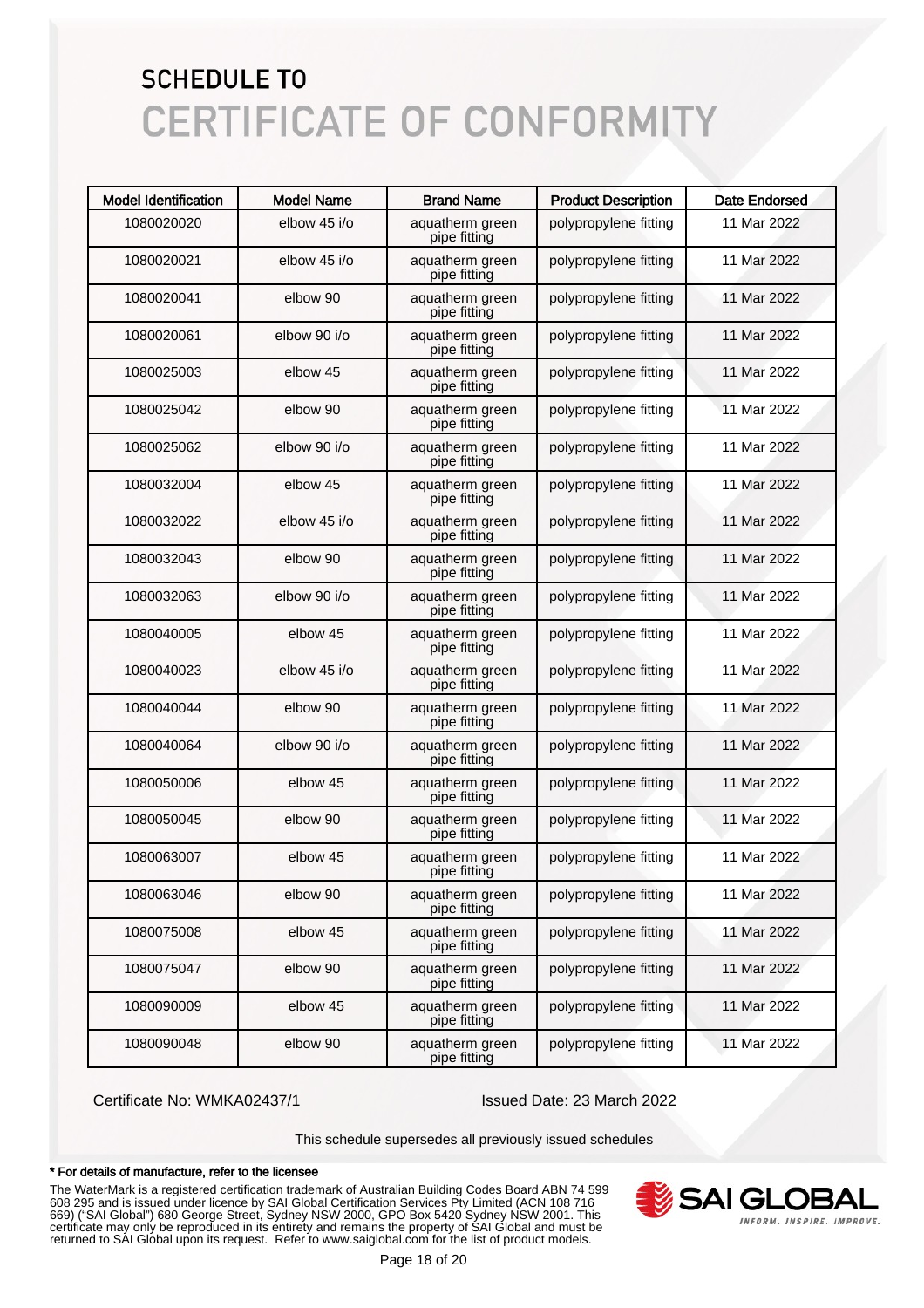| <b>Model Identification</b> | <b>Model Name</b>                           | <b>Brand Name</b>               | <b>Product Description</b>     | <b>Date Endorsed</b> |
|-----------------------------|---------------------------------------------|---------------------------------|--------------------------------|----------------------|
| 1080110010                  | elbow 45                                    | aquatherm green<br>pipe fitting | polypropylene fitting          | 11 Mar 2022          |
| 1080110049                  | elbow 90                                    | aquatherm green<br>pipe fitting | polypropylene fitting          | 11 Mar 2022          |
| 1080125011                  | elbow 45                                    | aquatherm green<br>pipe fitting | polypropylene fitting          | 11 Mar 2022          |
| 1080125050                  | elbow 90                                    | aquatherm green<br>pipe fitting | polypropylene fitting          | 11 Mar 2022          |
| 1082160012                  | elbow 45                                    | aquatherm green<br>pipe fitting | polypropylene fitting          | 11 Mar 2022          |
| 1082160051                  | elbow 90                                    | aquatherm green<br>pipe fitting | polypropylene fitting          | 11 Mar 2022          |
| 1084160013                  | elbow 45                                    | aquatherm green<br>pipe fitting | polypropylene fitting          | 11 Mar 2022          |
| 1084160052                  | elbow 90                                    | aquatherm green<br>pipe fitting | polypropylene fitting          | 11 Mar 2022          |
| 1090016001                  | Cross over fitting                          | aquatherm green<br>pipe fitting | polypropylene fitting          | 11 Mar 2022          |
| 1090020002                  | Cross over fitting                          | aquatherm green<br>pipe fitting | polypropylene fitting          | 11 Mar 2022          |
| 1090025003                  | Cross over fitting                          | aquatherm green<br>pipe fitting | polypropylene fitting          | 11 Mar 2022          |
| 1090032004                  | Cross over fitting                          | aquatherm green<br>pipe fitting | polypropylene fitting          | 11 Mar 2022          |
| 1090032032                  | Distribution pipe                           | aquatherm green<br>pipe fitting | polypropylene fitting          | 11 Mar 2022          |
| 1090032033                  | Distribution pipe                           | aquatherm green<br>pipe fitting | polypropylene fitting          | 11 Mar 2022          |
| 1090032034                  | Distribution pipe end<br>piece              | aquatherm green<br>pipe fitting | polypropylene/brass<br>fitting | 11 Mar 2022          |
| 9600027522                  | <b>Brass Counterpart for</b><br>nut adapter | aquatherm green<br>pipe fitting | polypropylene fitting          | 11 Mar 2022          |
| 9600027524                  | <b>Brass Counterpart for</b><br>nut adapter | aquatherm green<br>pipe fitting | polypropylene fitting          | 11 Mar 2022          |
| 9600027722                  | <b>Brass Counterpart for</b><br>nut adapter | aquatherm green<br>pipe fitting | polypropylene fitting          | 11 Mar 2022          |
| 9600027724                  | <b>Brass Counterpart for</b><br>nut adapter | aquatherm green<br>pipe fitting | polypropylene fitting          | 11 Mar 2022          |
| 1040016001                  | socket                                      | aquatherm green<br>pipe fitting | polypropylene fitting          | 11 Mar 2022          |
| 1040020002                  | socket                                      | aquatherm green<br>pipe fitting | polypropylene fitting          | 11 Mar 2022          |
| 1040020020                  | reducing socket                             | aquatherm green<br>pipe fitting | polypropylene fitting          | 11 Mar 2022          |
| 1040025003                  | socket                                      | aquatherm green<br>pipe fitting | polypropylene fitting          | 11 Mar 2022          |

Certificate No: WMKA02437/1 Issued Date: 23 March 2022

This schedule supersedes all previously issued schedules

#### \* For details of manufacture, refer to the licensee